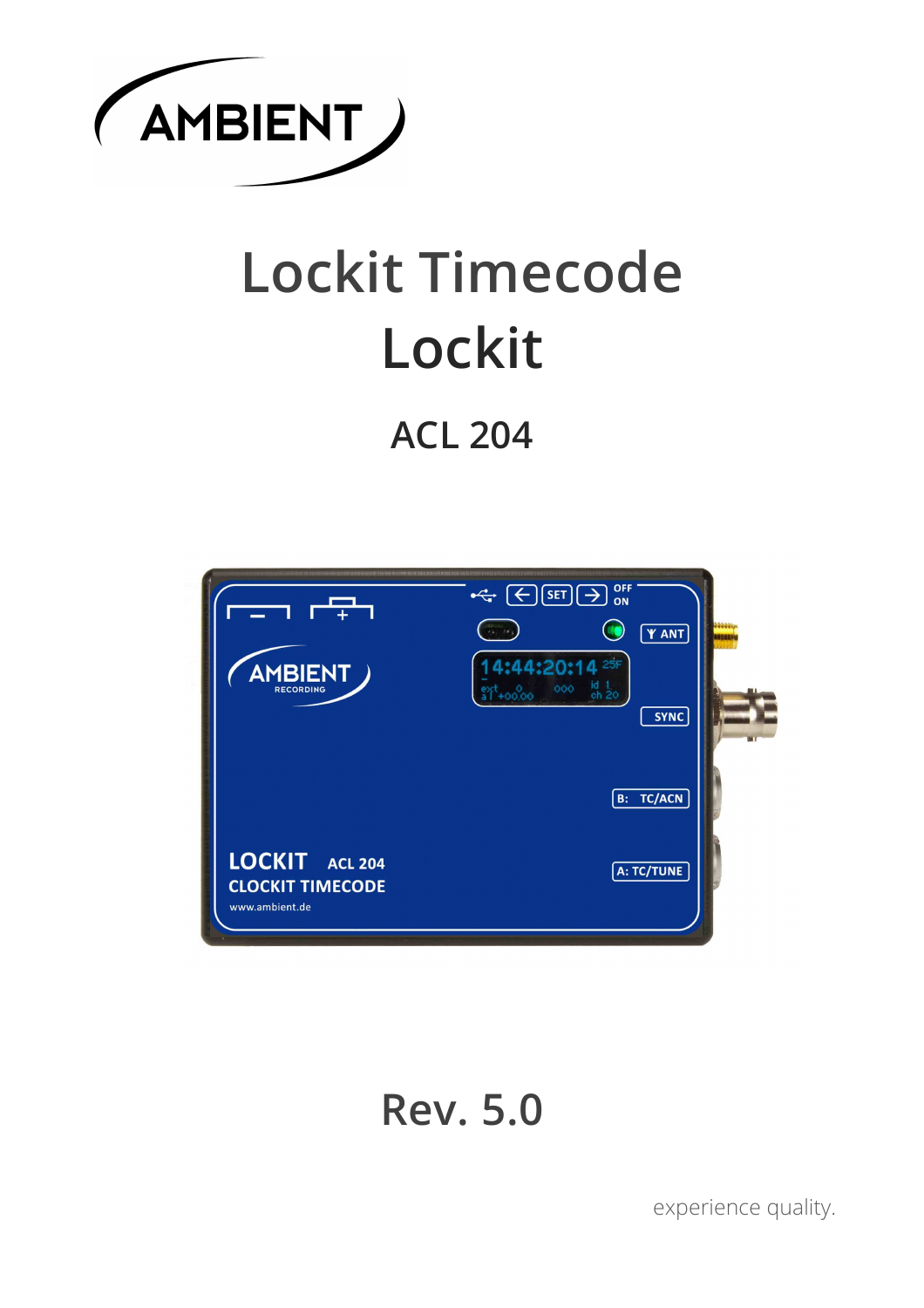| page                                                                                                 |
|------------------------------------------------------------------------------------------------------|
| 3                                                                                                    |
| $\mathsf 3$                                                                                          |
| $\overline{4}$                                                                                       |
| 5                                                                                                    |
| 6                                                                                                    |
| $\overline{7}$<br>$\mathsf 9$<br>9<br>11<br>11<br>11<br>11<br>12<br>12<br>12<br>12<br>12<br>13<br>13 |
| 14<br>14<br>14<br>14<br>15<br>15<br>15<br>15<br>16<br>16                                             |
|                                                                                                      |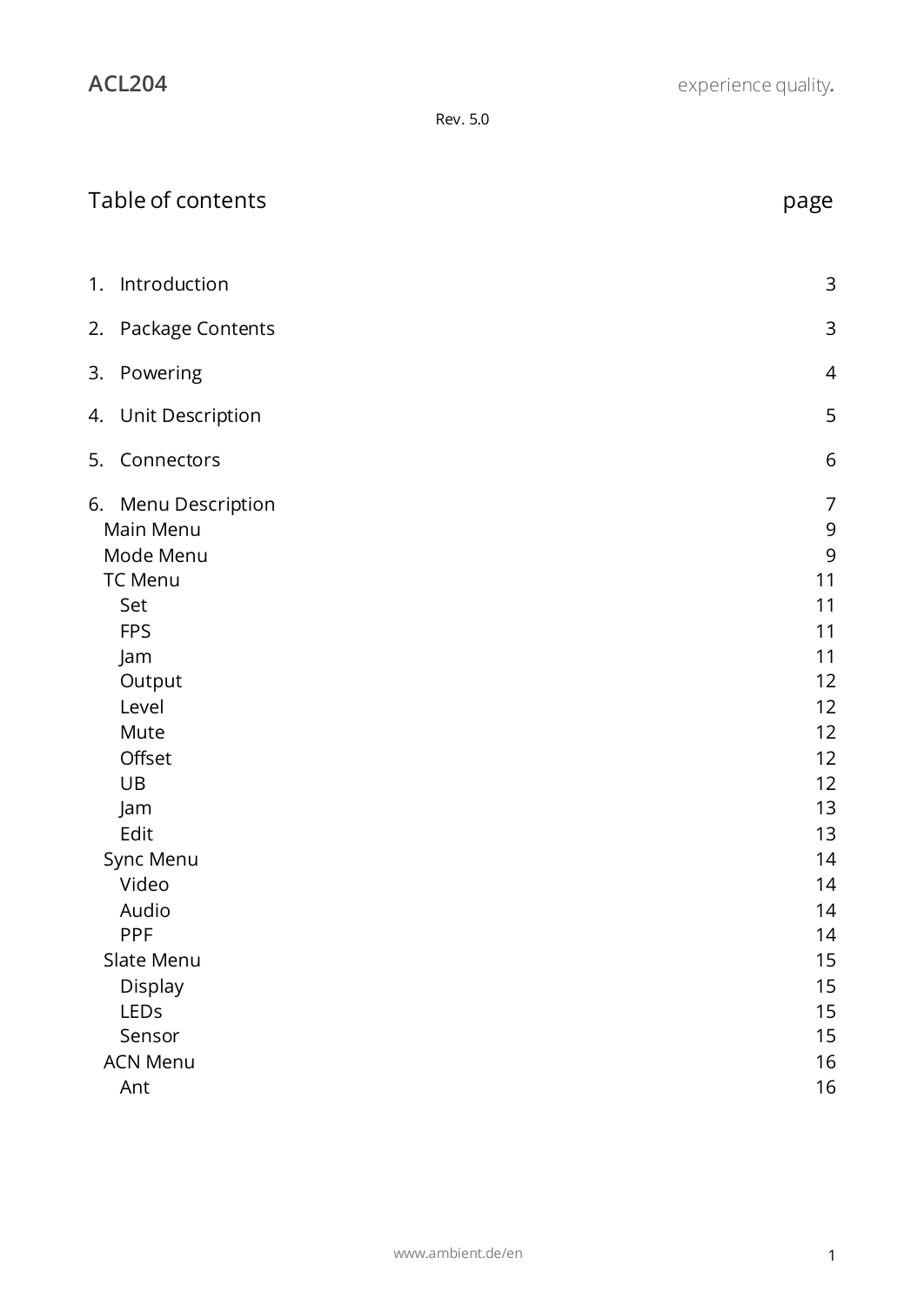



| <b>SYS Menu</b>                        | 17       |
|----------------------------------------|----------|
| Menu                                   | 17       |
| Config                                 | 17       |
| <b>Display</b>                         | 17       |
| Ant                                    | 18       |
| USB / LemoACN                          | 18       |
| <b>Bat</b>                             | 19       |
| IR                                     | 19       |
| Reset                                  | 19       |
| Info                                   | 19       |
| 7. LED Blink Codes                     | 19       |
| 8. Firmware Update                     | 21       |
| 9. Application Notes                   | 22       |
| 10.<br><b>Physical Specifications</b>  | 24       |
| 11.<br><b>ACN Radio</b>                | 24       |
| 12.<br>Accessories, Cables, and Spares | 25       |
| <b>ACM-204</b>                         | 25       |
| ACM-TL                                 | 25       |
| ACM-FS                                 | 25       |
| <b>TC-SYNC/EPIC</b>                    | 25       |
| RCP-I/O                                | 25       |
| <b>LEP</b>                             | 25       |
| LEP/ALEXA                              | 25       |
| LEP/PC<br>ACL-T                        | 25<br>25 |
|                                        |          |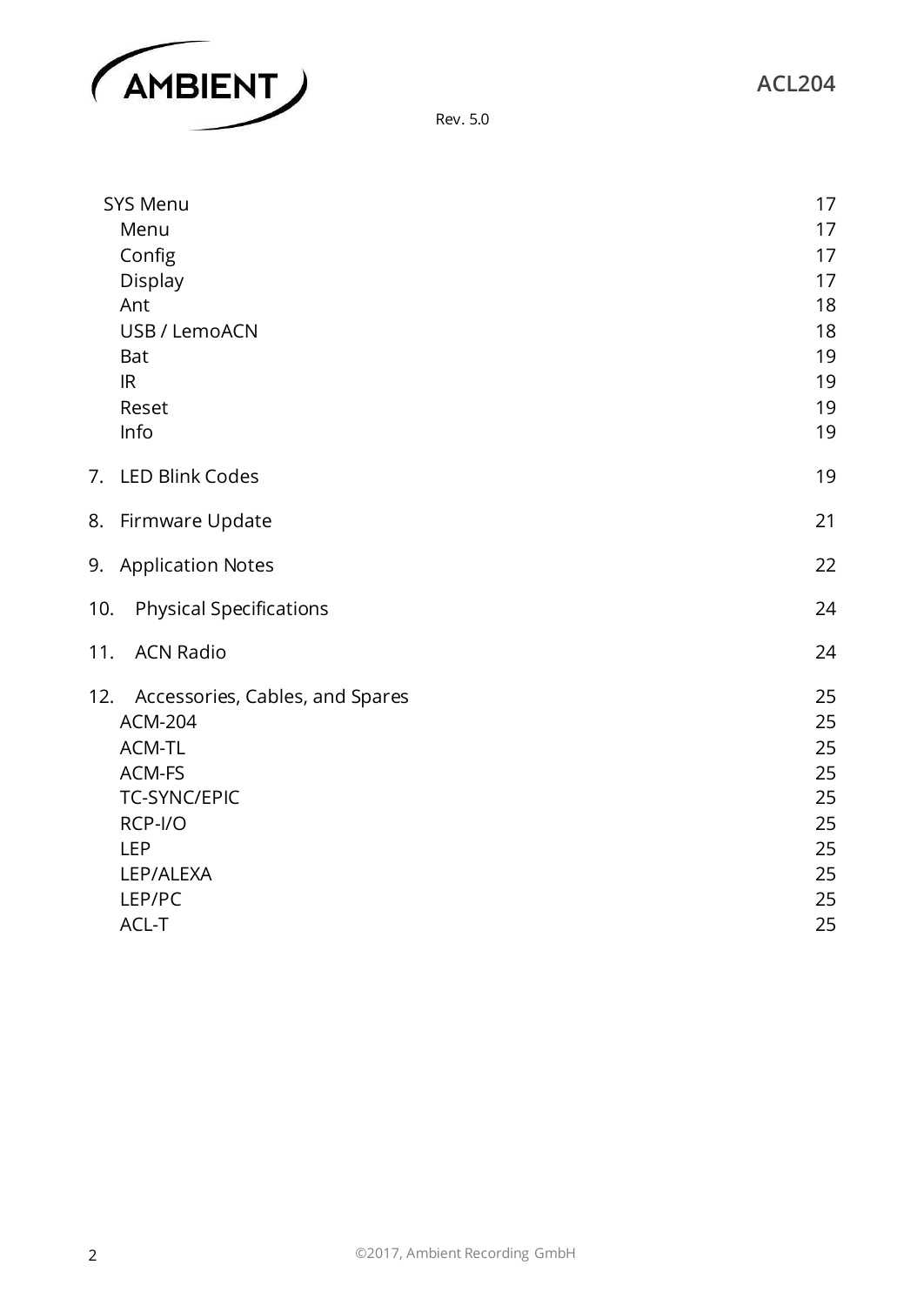## **1. Introduction**

<span id="page-3-0"></span>The Ambient ACL204 Lockit box continues the line of our highly accurate portable synchronizers, which have become an indispensable tool in modern workflows where multi camera shoots and dual system sound is the rule.

Like its predecessors, it provides timecode with a deviation of less than +/- 0.1 ppm of a given reference and a sync signal locked to this. The Lockit timecode products can be calibrated to this reference in the field using the Clockit Controller ACC501, providing the same accuracy still after years, compensating the usual aging of the crystals, and opening possibilities which are unique to the Lockit approach.

What counts on a set is that all recording devices run on the same speed, and with the Lockit method of being able to tune the devices, this goal can be achieved.

The reference for tuning may be a GPS signal, but just as well the timecode of the master recorder or camera or a video reference signal generated by the studio / OB-truck's synchronizer.

<span id="page-3-1"></span>In addition to those classical features of the Lockit product range, the ACL204 features a wireless network module and a serial data port, so the status of each unit on set can be monitored and metadata of the connected devices can be communicated to the Ambient Lockit Network ACN Master. ACN also permits to sync the ACL204 remotely and write back metadata to the recorders.

## **2. Package Contents**

- ACL204 synchronizer
- ACL-T204, protective leather pouch
- LTC-OUT cable, Lemo JGG.305 to BNC right angle connector
- BNC cable, BNC to BNC right angle connector
- **Manual**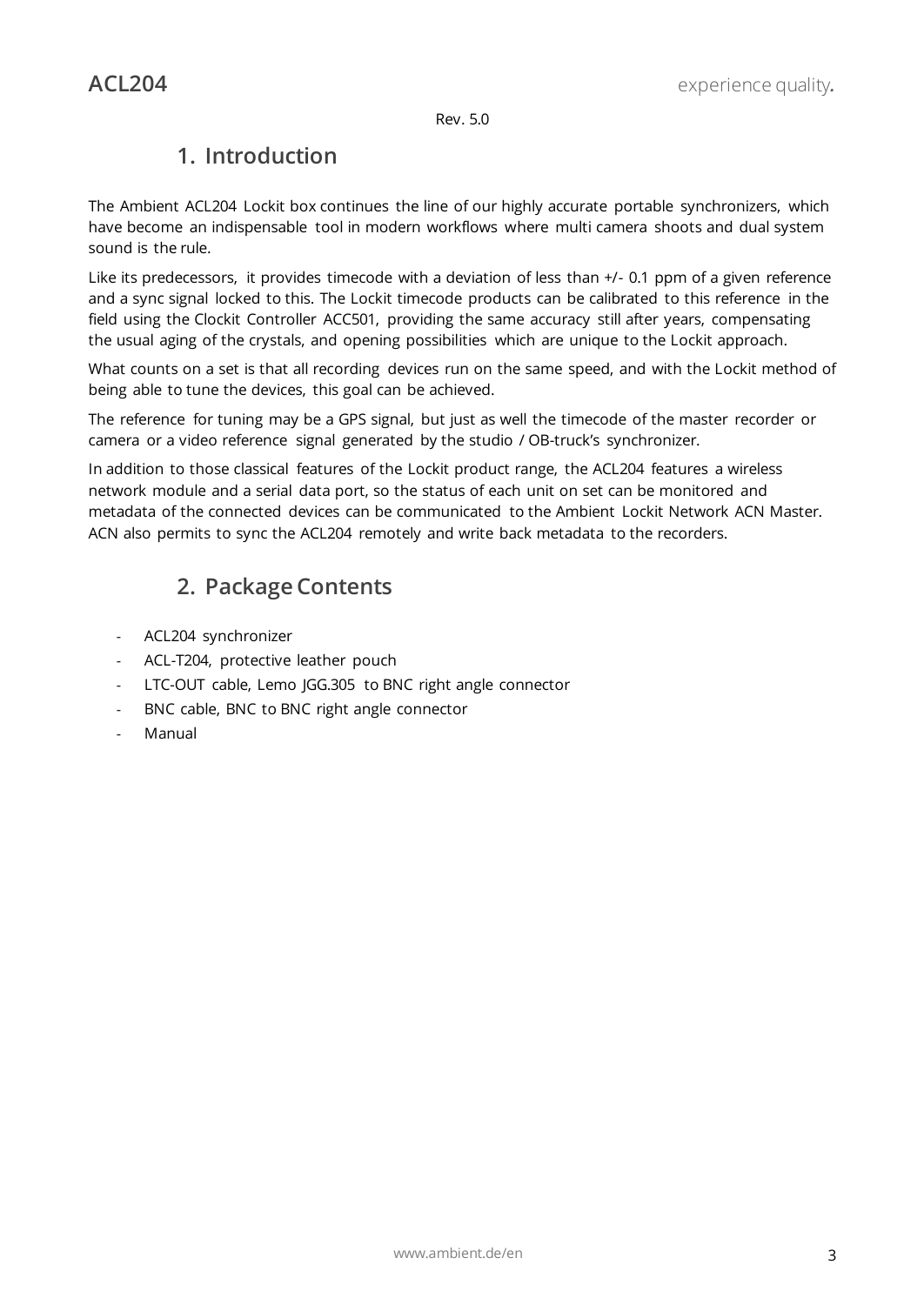

## **3. Powering**

<span id="page-4-0"></span>The ACL204 can be powered:

2 Mignon type (size AA) Alkaline, Li-Ion, or NiMH rechargeable cells. This will be indicated by a battery icon in the upper right corner of the OLED that also serves as a battery status monitor. Set correct battery type in Sys/Config menu for reliable low voltage warning.

*Important: Batteries loaded under spring pressure! To avoid risk of injury through batteries being rapidly ejected keep contact hinge firmly pressed when opening slider and softly release. Obey correct polarity as shown on label. Push down battery hinge and close slider.* 

- 6 to 18 Volts DC via pin 4 of "A: TC/Tune" Lemo socket.
- 5 Volts DC via USB (under the slider near to power and configuration switch).

Applying powering from either Lemo or USB will bypass the power switch and turn on the unit. The OLED screen will override the battery symbol with "EXT" to indicate external power.

You may leave the batteries in the unit in this condition to seamlessly switch over and keep the generator running on power loss. External power has always priority over battery, so unit will automatically switch over to external and no battery will be drained. However, there is no charging function for rechargeable batteries when powered from external.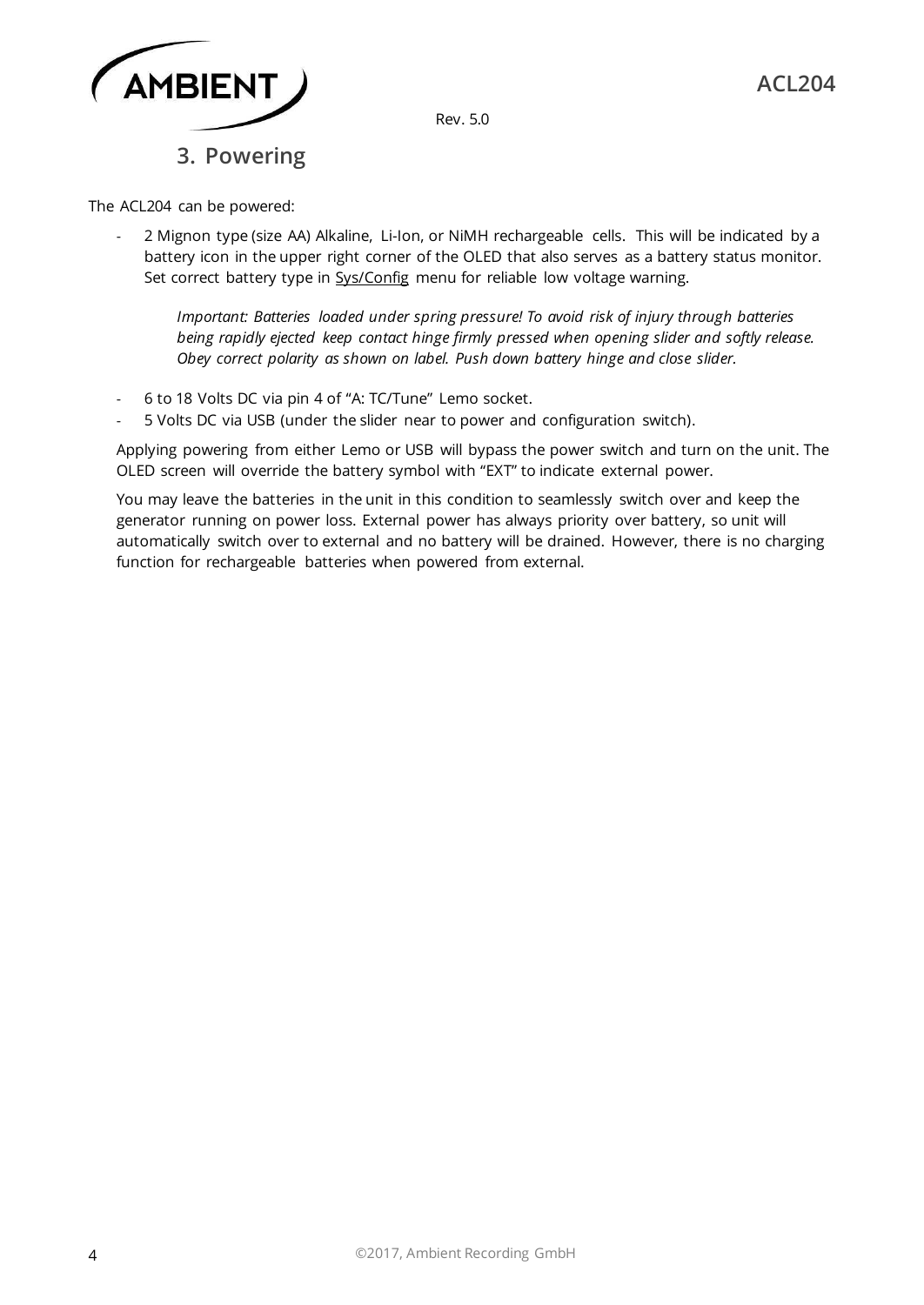## <span id="page-5-0"></span>**4. Unit Description**



- ༃ Battery compartment slider to be pushed left/right for access to switches or batteries
- ༄ USB socket type Mini-B 5-pin
- **3** Configuration switch (further "configswitch",  $\downarrow$  for pushing in,  $\leftrightarrow$  for toggle left/right)
- ༆ Power switch
- ༇ IR transceiver, used to set and check the ACL204 from the ACC501 controller
- ༈ Display
- ༉ Signal LEDs
- ༊ External antenna connector
- **(9)** Sync signal connector
- **10** Lemo 5-pin socket "B": "Blue" socket, timecode and metadata port.

Connect blue coded cables here.

(1) Lemo 5-pin socket "A": "Red" socket, timecode, ext. DC in and Tune.

Connect cables with ext. power supply here.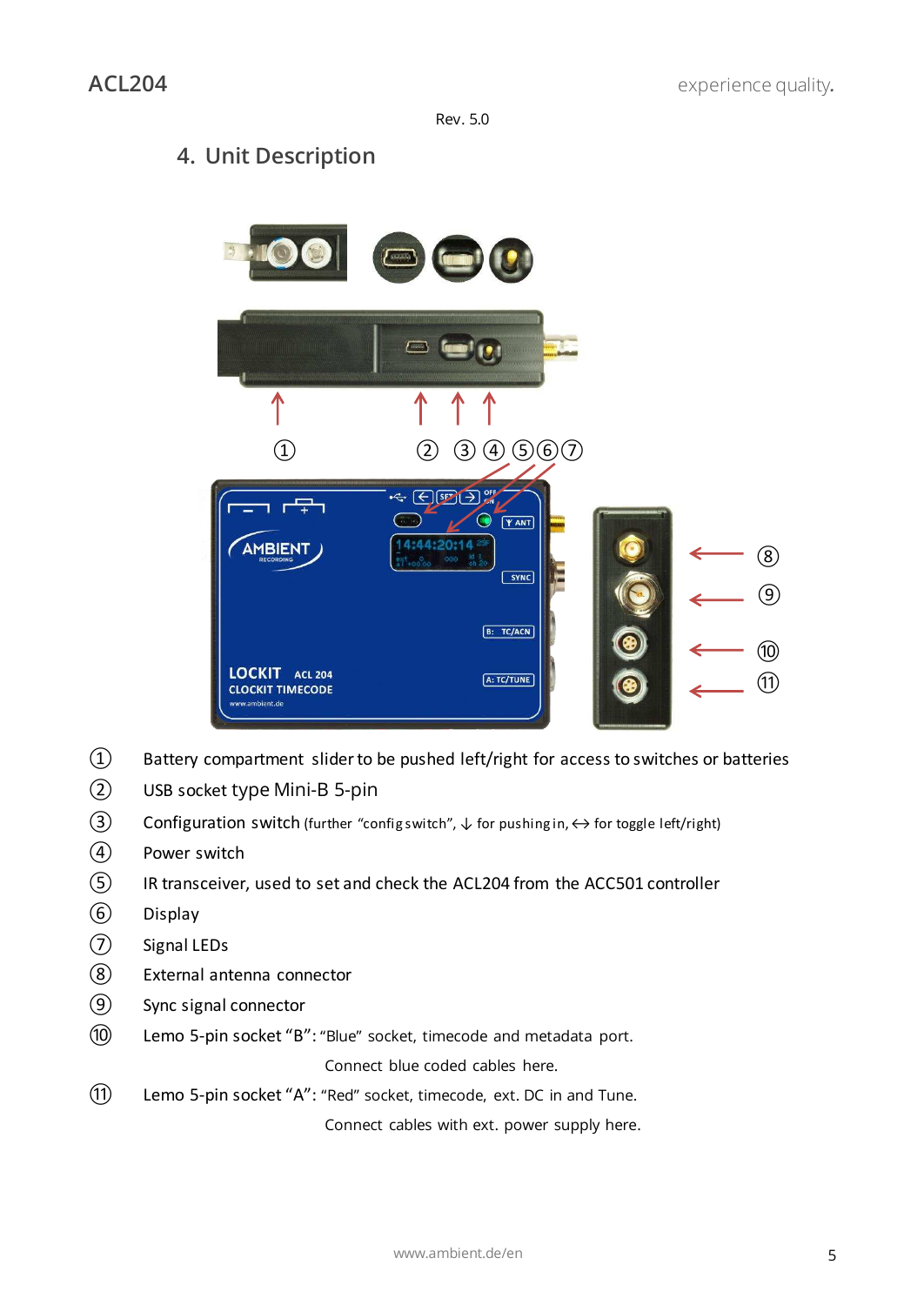

**5. Connectors** 

<span id="page-6-0"></span>Lemo connectors: series 0B 5-pin (matching connector FGG/JGG.0B.305.CLADxx)

| "A: TC/Tune" | "Red" socket, connect cables with ext. power supply only here                                                          |
|--------------|------------------------------------------------------------------------------------------------------------------------|
|              | Timecode, ext. DC and tune port.                                                                                       |
|              | pin 1: GND                                                                                                             |
|              | pin 2: LTC IN                                                                                                          |
|              | pin 3: ASCII IN / OUT                                                                                                  |
|              | pin 4: Tune reference 1.92 MHz out / DC-IN 5 to 18 Volts                                                               |
|              | pin 5: LTC OUT                                                                                                         |
| "B: TC/ACN"  | "Blue" socket, connect blue coded cables here.                                                                         |
|              | Timecode and metadata port.                                                                                            |
|              | pin 1: GND                                                                                                             |
|              | pin 2: LTC IN                                                                                                          |
|              | pin 3: ACN / RS232 TX                                                                                                  |
|              | pin 4: ACN / RS232 RX                                                                                                  |
|              | pin 5: LTC OUT / 3.3 Volts DC OUT                                                                                      |
| "SYNC":      | BNC coax 75 Ohms / 37.5 Ohms selectable, Sync out genlock, word clock<br>or AES black audio sync out                   |
| "ANT":       | SMA-F, unpopulated, for optional external antenna, use only genuine<br>manufacturer equipment parts ANT-2.4-SMA-M(90). |
| "USB":       | Mini USB type "B"                                                                                                      |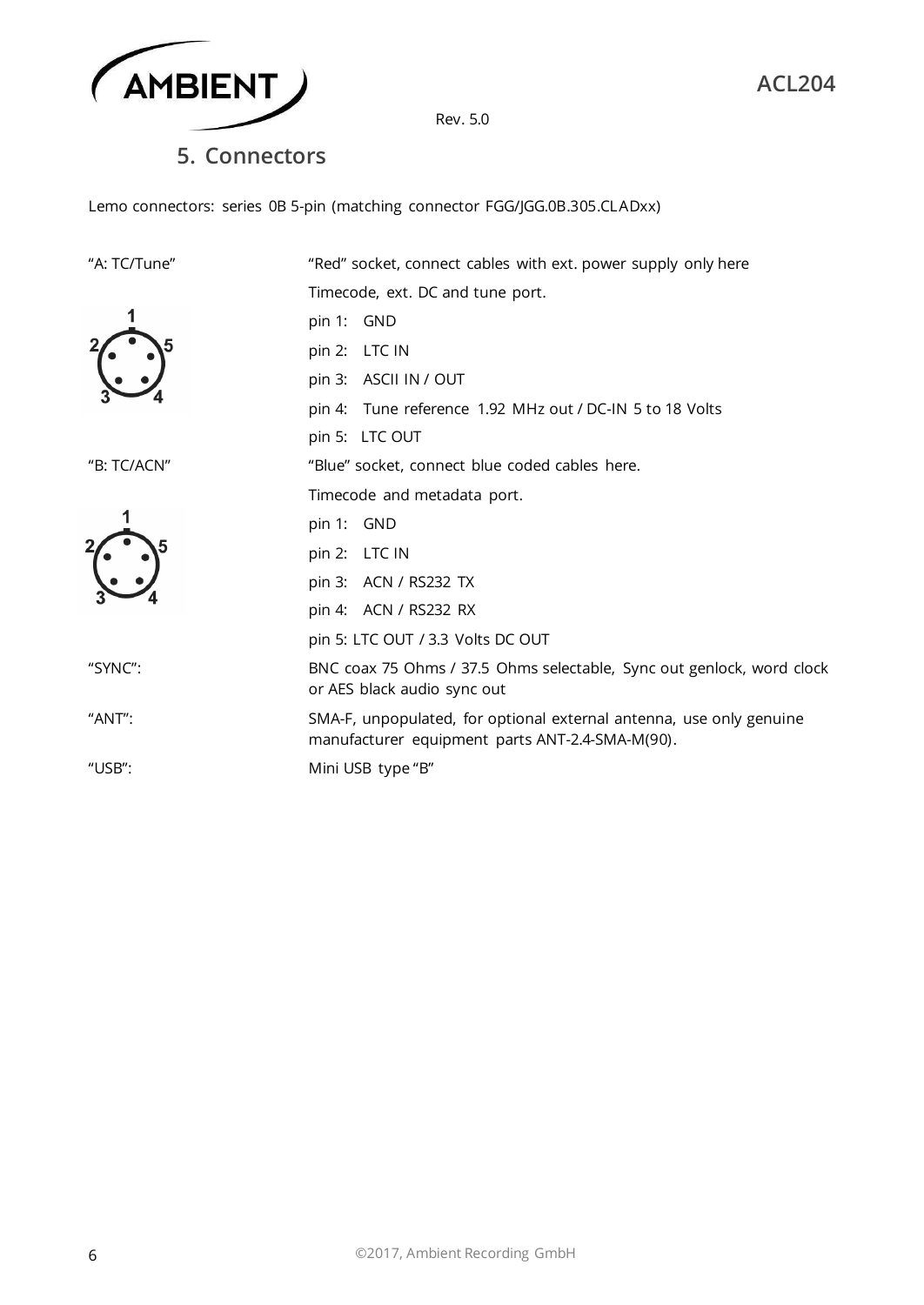## **6. Menu Description**

<span id="page-7-0"></span>The graphical interface of the Lockit Menu combines ease of use with maximum flexibility for experienced users and mostly consistent through all devices. Consecutive, interactive menus ease fail safe configuration, guiding the user step by step through initial configuration.

Each menu pane with submenus features a "Home" symbol which will be preselected, allowing the user to quickly move up one level when pressing the wheel erratically or just checking the settings.

Complexity of adjustments is defined by a 2 step menu depth which can be set from the System setting *Menu*. Additionally you can "Lock" the graphical interface here after setup has been completed. To unlock, follow the prompt and hold the configuration wheel left for 3 sec until an according message appears.

> *Note: Due to the power logic on ACN-TL, ACN-LS, and ACN-ML, this message will also pop up when shutting down these units with the required long press to the configuration wheel. It is however not necessary to unlock the menu to power down. Just keep the button pressed for 3 seconds and the unit will shut down as desired.*

*ȊStandardȋ* view will show the settings that have proven practical for the majority of productions, so we highly recommend leaving it sitting here unless you run in apparent limitations to your required configuration. In the above example of ACL204, when selecting and confirming a video sync format the only applicable TC frame rate will automatically be applied. When starting with TC frame rate and then moving to Sync and choose Video the first matching project rate will be suggested for each video format. However, as video is on a higher priority, changes applied here will result in  $TC$  FPS being accordingly adjusted again.

> *Note: Only exception are ȊNTSC areaȋ video rates of 29.97 and 59.94 which will give you the option between 29.97 (non drop) and 29.97DF (drop frame).*

*Important: When using 29DF make sure the whole set does. NEVER run a setup with units mixed on non drop and drop! 29DF will neither sync with 29.97, 30, or any other non drop rate.* 

*ȊExtendedȋ* will disclose all available options and allow for the most complex configurations to suffice even the most avid TC and Sync Supervisor.

E.g. this mode will unlock more uncommon sync and TC formats such as of PAL and NTSC SD, 720P at *30* or *60* fps, variable word clock and black audio, PPF, sync output for *3D* rigs, and applying an Offset to the TC output for compensation of frame processing delay. Clearly, these are options not required for most applications and there will be hardly reason to unleash this level.

> *Note: Settings are persistent through a level change which allows you to start off with guided default depth and tweak in ȊExtendedȋ if required.*

The menu description below will use these conventions:

Underlined: marks a (sub) menu, pressing the navigation wheel will open the next lower level, which may contain submenus or parameters.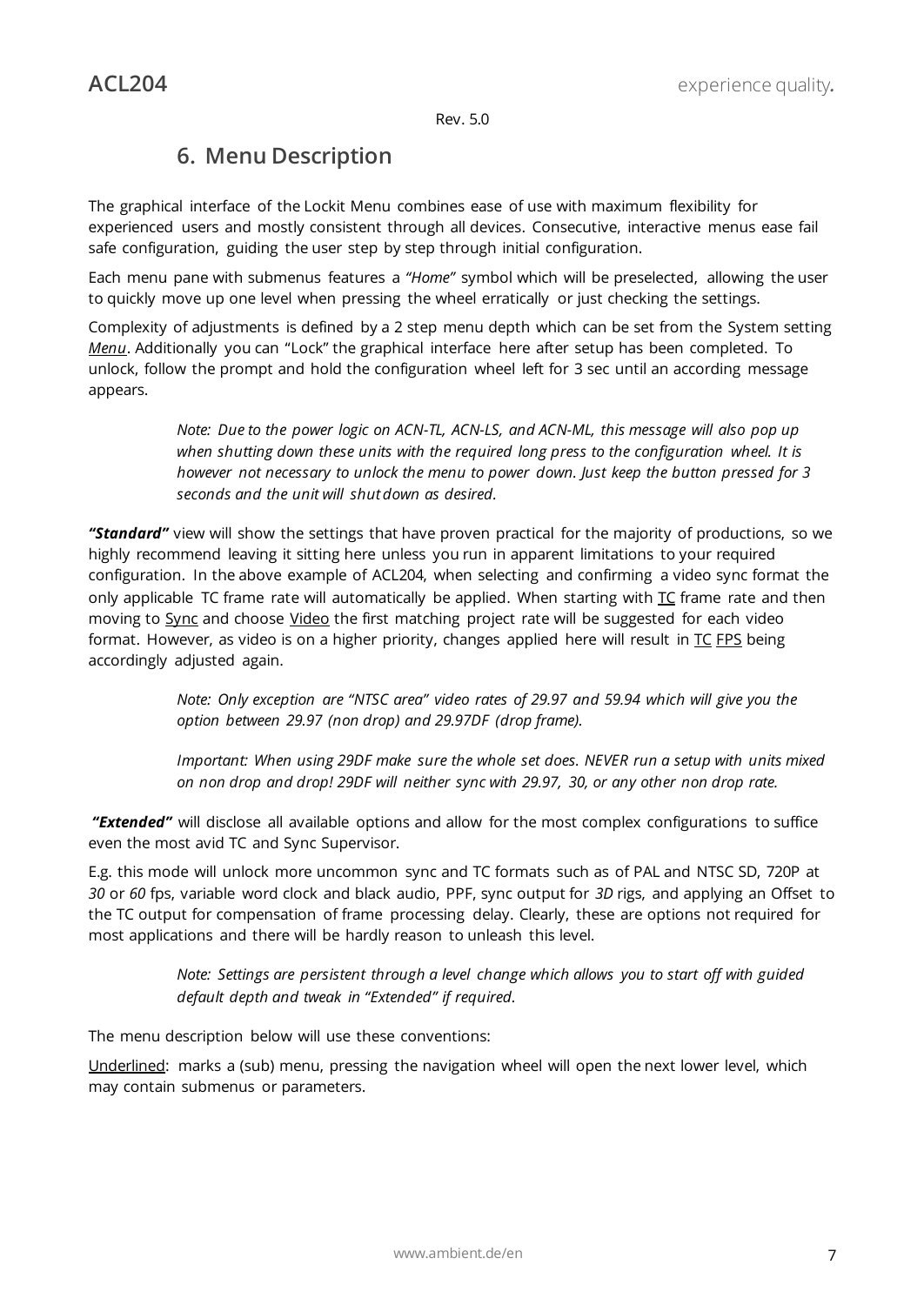

*ȊQuoted Italicȋ*: marks a parameter setting. This is the lowest level of a menu. Depending on the available options these will be listed visible or can be scrolled (separated by "/" in the explanation below). Active values will be highlighted. To change use the navigation wheel to select and press to apply, to keep current settings just press. Both will automatically jump up one menu level with "Home" selected. So, intentionally or accidentally, you will always quickly find your way back home.

**Bold**: marks the factory default setting of a parameter, the unit will load these values on performing a Sys/Reset.

(E): Only available when "Extended" is selected in Sys/Menu.

Some menus, parameters, or settings will also be exclusive to different devices and marked accordingly

(1) ACL204 Lockit, (2) ACN-TL TinyLockit, (3) ACN-LS LockitSlate, (4) ACN-ML MasterLockit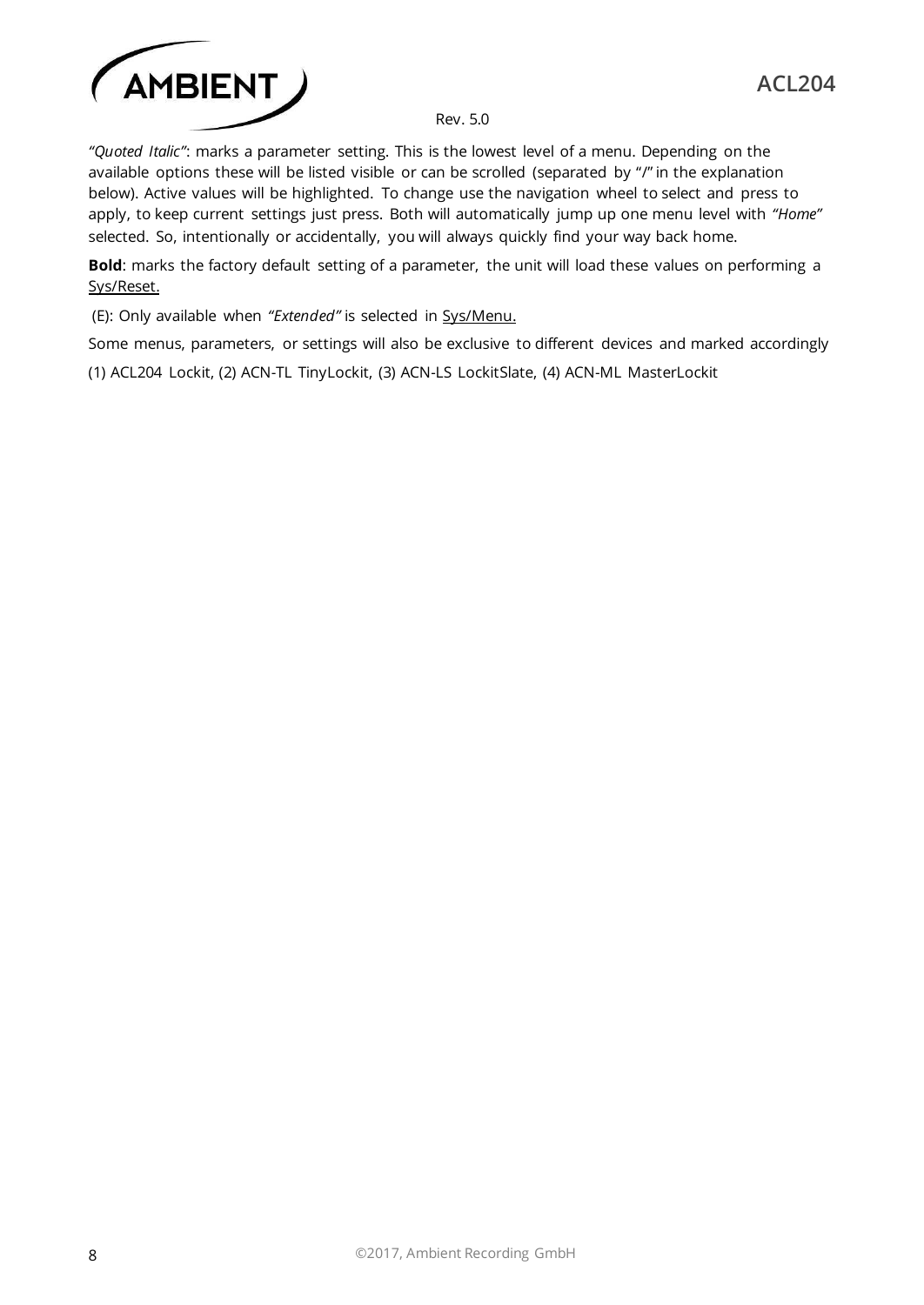## <span id="page-9-0"></span>Main Menu

Sync menu only available on ACL204 Lockit and ACN-TL TinyLockit (*ȊExtendedȋ*), Slate Menu only on ACN-LS LockitSlate

To open the Main Menu press the 3-directional configuration wheel in home screen, navigate by toggling left/right. Menus are rotational, so you can go from the first to the last setting by moving left. Pressing the highlighted selection will open its submenu, pressing the arrow up/house symbol will take you back again. When there is no further submenu the current active setting will be highlighted. If you do not want to apply changes just press on the highlighted selection and you will fall back to main menu without alterations.

## <span id="page-9-1"></span>Mode Menu

|  | int TC(E) | C-Jam | <b>TRX</b> | ext TC (E1,2,3) | Reader (3) |
|--|-----------|-------|------------|-----------------|------------|
|--|-----------|-------|------------|-----------------|------------|

Selecting the operation Mode will allow for one step configuration when initializing your Lockits for a new project. Just pick your application and all necessary adjustments will be performed automatically under the hood. Together with the "Full" Jam mode and auto frame rate setting there is hardly anything left to do but choose your sync option on ACL204 if applicable and Jam sync your units via cable or ACN after having put one unit into C-Jam Master mode. Each mode has a dedicated LED blink code of the two colored LEDs above the OLED display, which will also show selected mode and active transmission direction.

*ȊInt TCȋ***:** ȊClassicȋ Lockit mode without ACN enhancements. The unit will run on its internal generator with standalone accuracy of .1ppm.

*ȊC-Jamȋ***:** Same as *ȊInt TCȋ* but with ACN features enabled. This is the default and recommended setting when running any combination of ACN ready units. The devices can wirelessly be jammed and TC framerate applied, and metadata transferred to a MasterLockit. Additionally the units will automatically adopt their pace to a "Master" unit for unprecedented zero drift accuracy and divergence down to 10uS.

On powering up, Lockit devices will generally start up with unset generator and thus in idling slave mode with a red flashing LED. Then assign one (and only one) deliberate unit as "Master" in its ACN menu and never worry about TC for the rest of the day as long as this Master keeps running. This Master will be identified by a dedicated blink pattern and "M" will show up in the lower right corner of the OLED. The other units will then jam their generators and framerate and follow as "Slaves" indicated by "S" and an according blink code. The intelligent C-Jam algorithm will automatically improve the accuracy and establish zero latency, zero drift lock between units within the ACN.

With an active *"Master"* in range "Slaves" will automatically re-jam after powering on or a battery swap. As ACN broadcasts only happen every 6 seconds, it may take this long for a freshly booted *ȊSlaveȋ* to pull in. If "Slaves" lose connection to a previously present "Master" they will keep their loyalty for 30 seconds and then switch over to "(S)" which means you can assign another unit as "Master".

For more detailed information please refer to the dedicated ACN background chapter.

*Note: Always make sure just one unit is set to ȊMasterȋ.*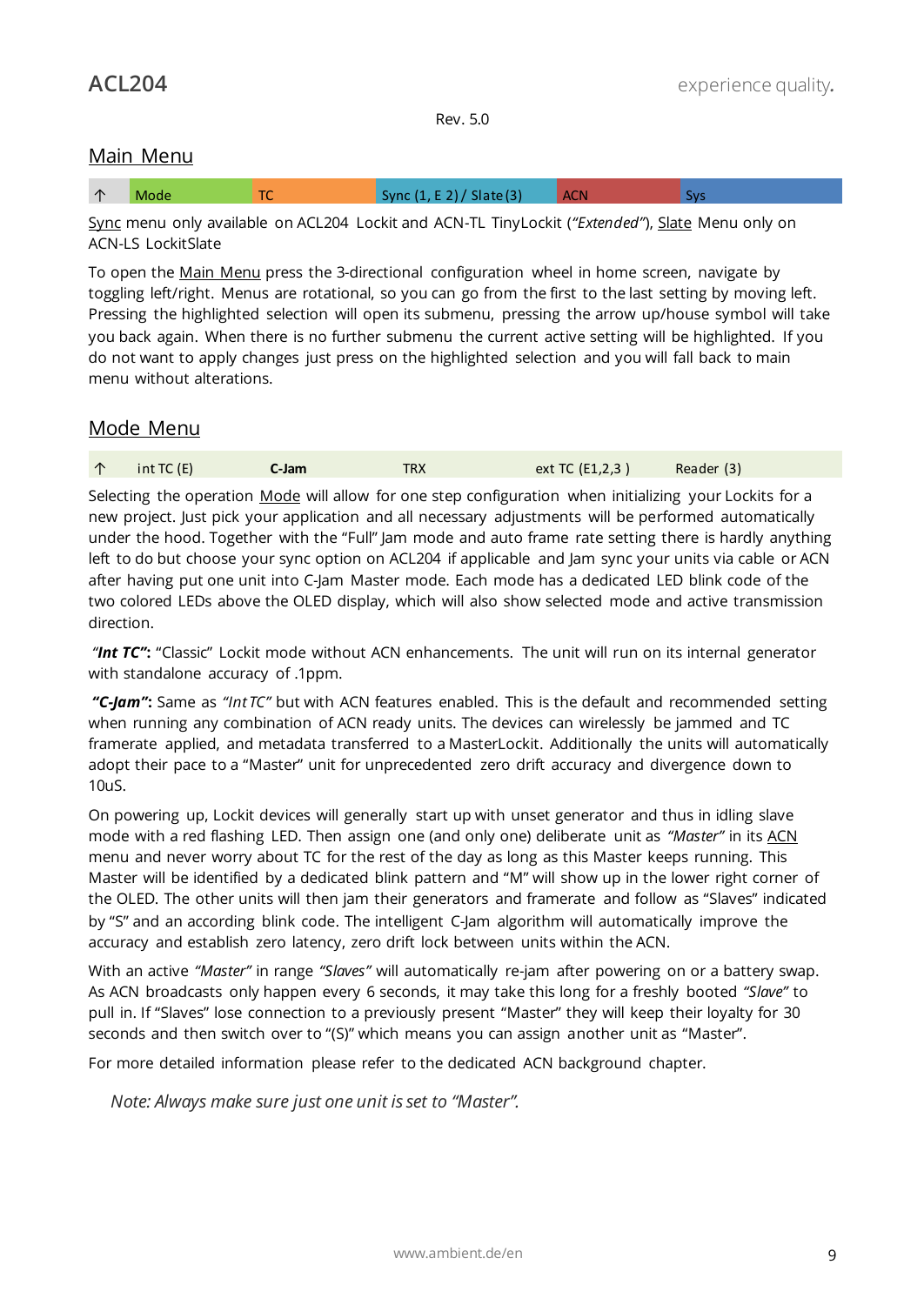

*ȊTRXȋ* transforms the unit into an ACN based TC radio link with a twist. Without TC source the units will idle slowly blinking red and wait for either physical TC injection or signal via ACN. On detection of an external SMPTE LTC or MIDI TC source the device will automatically transform into transmitter (indicated by "TX" on OLED and according blink code) and send TC status and frame rate to other units (now marked "RX") which will again automatically follow. Source detection is fully automated, including bidirectional MTC/LTC conversion: No TC output with no TC connected or stopped, "standing" TC (repeating frame at frame rate) with standing TC on TX input and running TC with TC source running. This combines the transparent action of a "classic" timecode radio link with the drop-out proof concept of a freewheeling generator and the intelligent, adjustment-free ACN algorithm.

*ȊExt TCȋ***:** In this mode the device serves as a bidirectional LTC to MIDI TC convertor. TC will be displayed on LED display of Lockit Slate. Useful in studio environments to sync TC between external equipment and digital audio workstation where ACN is a not required feature.

*ȊReaderȋ***:** Only available on LockitSlate, this mode allows to visualize external LTC on the slate. No MTC conversion, no output, no ACN, but the slate will follow TC playback in low or high speed and even reversed which makes it the preferred mode for special effect shots.

> *Note: As these modes are not suited for proper synchronization selecting a sync output is not available in ȊTRXȋ, ȊExt TCȋ and ȊReaderȋ.*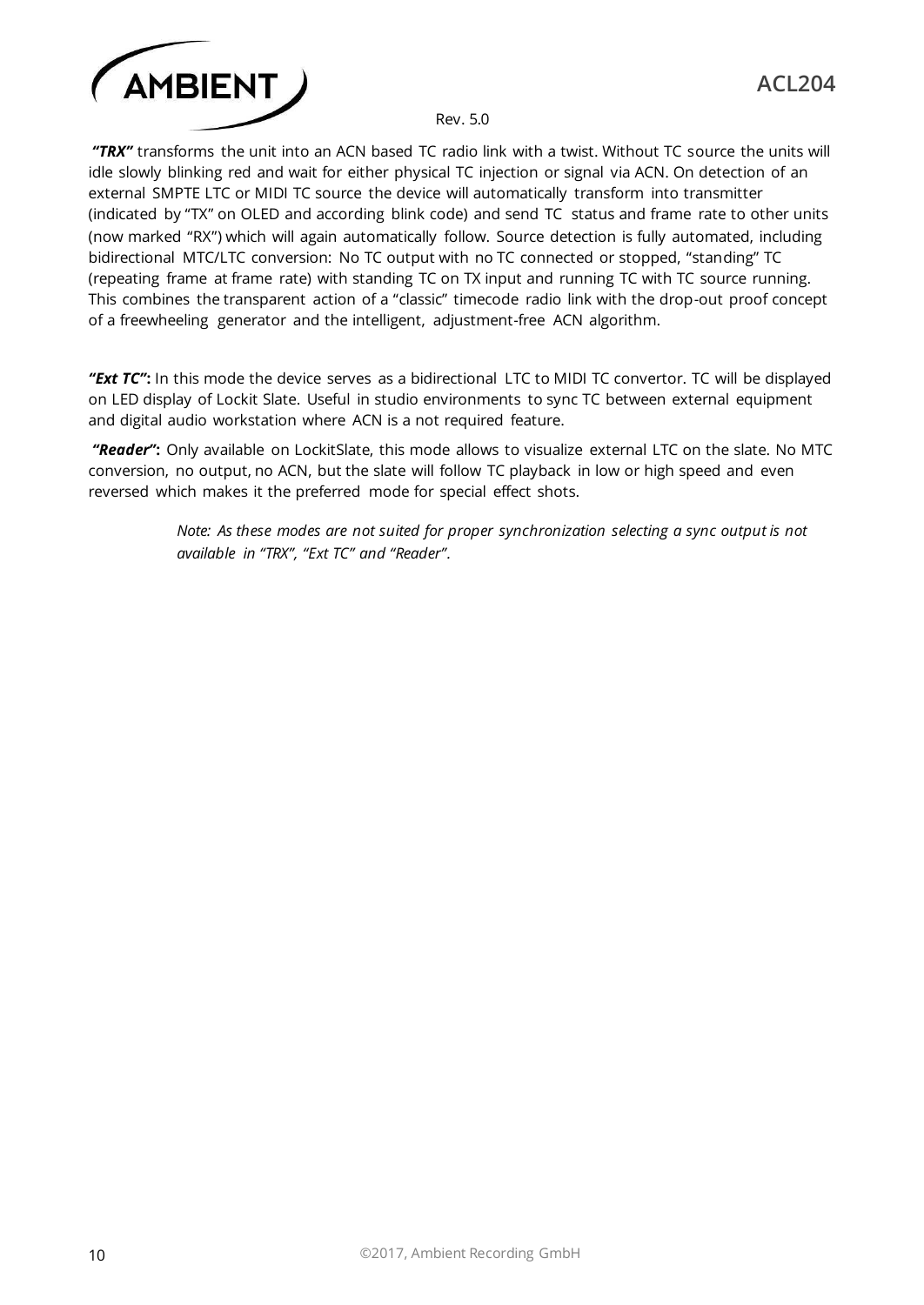## <span id="page-11-0"></span>TC Menu

<span id="page-11-1"></span>

Sets the generator timecode. To edit **hh:mm:ss:ff** successively change the blinking value, press to confirm, and proceed. TC generator will start on from selected value after confirmation, so you can exactly trigger a certain TC start. After confirming the edited timecode you can also start a C-Jam Master if desired.

<span id="page-11-2"></span>FPS

## FPS: 23.98/24/**25**/29.97/29.97 DF/30 (E)

Select timecode framerate, toggle and press. When changing an existing setting you will be asked to confirm or discard the new selection. If video sync output is already enabled on ACL204 available values may be limited or even locked depending on menu depth.

> *CAUTION! Switching between PAL and NTSC or Non-Drop and Drop rates will restart the generator from zero with the new time base and interrupt the video or audio sync signal, doing this while recording will result in a corrupted file.*

<span id="page-11-3"></span>Jam

**Full** Auto Once Lock

Determines how the generator can be jammed.

*ȊFullȋ***:** Automatic setting, unit will jam timecode value and frame rate to jamming source except video sync output has been enabled on ACL204, in which case TC frame rate is locked to video and only cross compatible rates are accepted for jam.

In that case the Jam mode will automatically fall back to Auto (see next parameter). Still, jam mode will be kept active, so if you disable video sync "Full" will be hot again. This will effectively prevent misadjust during operation while bringing maximum of ease on initial configuration.

*ȊAutoȋ***:** Unit will only jam TC value but not frame rate to cross jam compatible frame rates.

*ȊOnceȋ***:** Unit can be jammed once and then lock inputs (cursor moves to *ȊOffȋ*). Unlock again by selecting "Full" or "Auto".

"**Off":** defeats jamming of the internal generator from external. Still, you can manually edit timecode as per below.

> *Note: The active jam mode will be visualized upper left to the running TC on the main screen by indicating ȊFȋ , ȊAȋ, ȊOȋ or a lock symbol for ȊOffȋ.*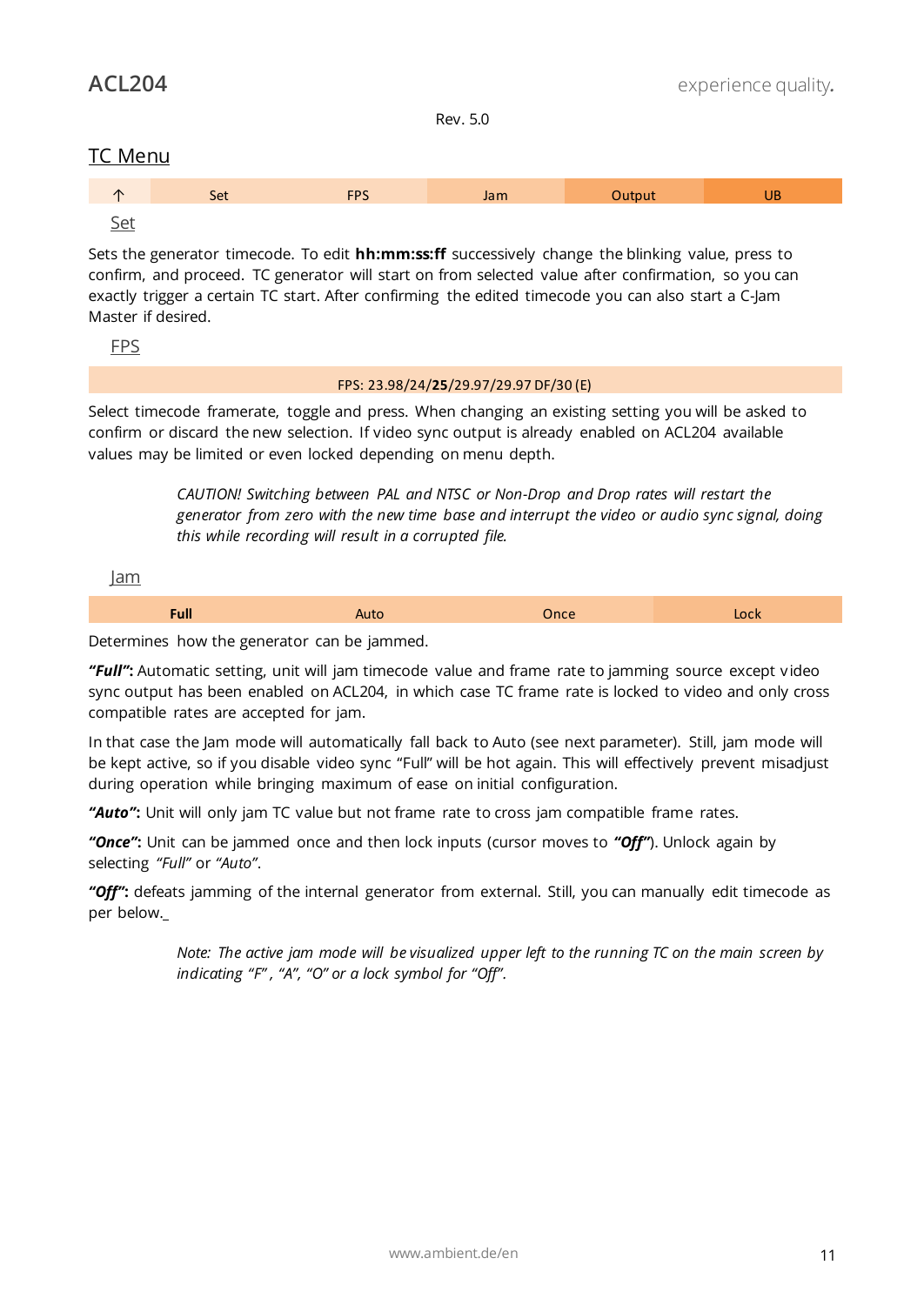

#### <span id="page-12-0"></span>**Output**

| Level $(2)$ | Mute | Offset (E) |
|-------------|------|------------|

This menu configures the TC output signal. If Level is not applicable and Offset hidden while in "Standard" view, entering Output will directly access the Mute submenu as only option.

<span id="page-12-1"></span>Level

#### Select TC level: **0**/-3/--6/-9/-12/-15/-18/-21/-24/-27/-30/-33/-36/-42 dB

Only available for ACN-TL TinyLockit

Adjusts TC level on the ȊTCȋ socket in -3dB steps from *0* to *-36dB* plus *-42dB*. Useful when recording timecode to audio tracks of DSLRs or non-TC capable recorders with mic sensitivity.

<span id="page-12-2"></span>Mute

#### Mute on Gen Not Set: No/**Yes**

Disable the physical output of timecode in case the generator is not set (flashing red every 2 seconds). This can be useful to leave the Lockit connected to your audio recorder with a bidirectional cable and jam it to time of day from the recorder after start up and then seamlessly becoming the timecode source. Also with no TC output most cameras will display a warning in the viewfinder monitor which provides immediate visual troubleshooting.

> *Note: No TC is as good or bad as inconsistent TC. While one won't necessarily notice a nonsynced TC a non-present TC will give you a clear warning on the targets display for immediate indication of an incomplete/incorrect configuration.*

<span id="page-12-3"></span>**Offset** 

Offset: +/-00.00

## Extended Setting

Shifts the TC output up to +/- 10 frames in .05 increments on physical outputs and also LED display on ACN-LS LockitSlate against the generator. This allows for compensation of frame processing delay on cameras and TC offset to 3<sup>rd</sup> party equipment (e.g. delayed TC out from audio track on playback).

<span id="page-12-4"></span>UB

|--|--|--|--|--|--|

*Show* 

Toggles userbits to be displayed in main screen, will reduce the font size of TC.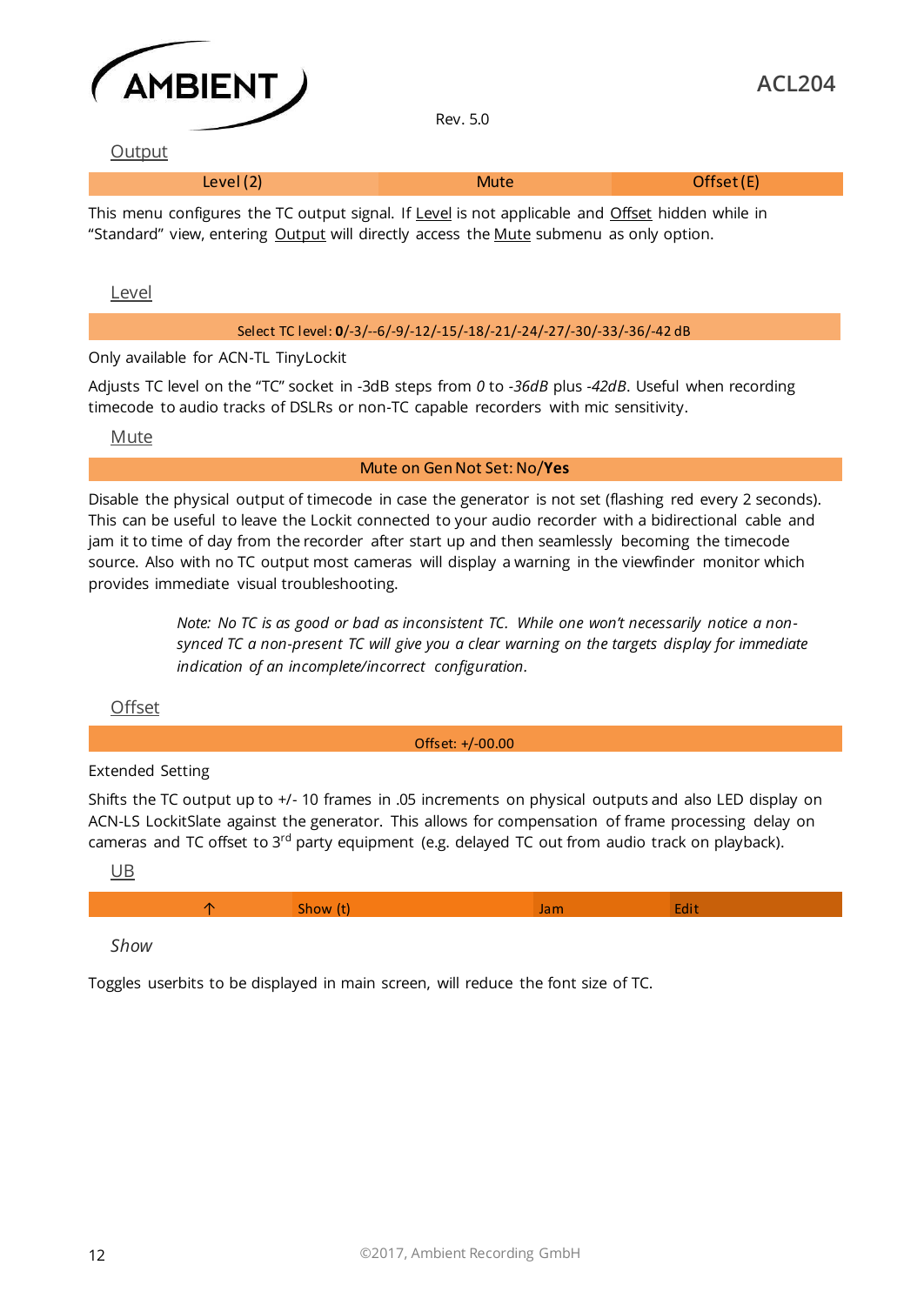<span id="page-13-0"></span>

*Note: Update will occur with up to 6 seconds delay on the next C-Jam broadcast.* 

"Off" Userbits will be locked. Use this mode to apply a fixed ID through userbits.

<span id="page-13-1"></span>Edit

on the fly via ACN.

Allows manual changes to userbits on the fly, enter 8 UB digits with hex-code values 0-F. On changing existing UB value a prompt will pop up to confirm or discard the new value. This will override the current value but not change jam mode itself. So, for static ID set Jam to "Off"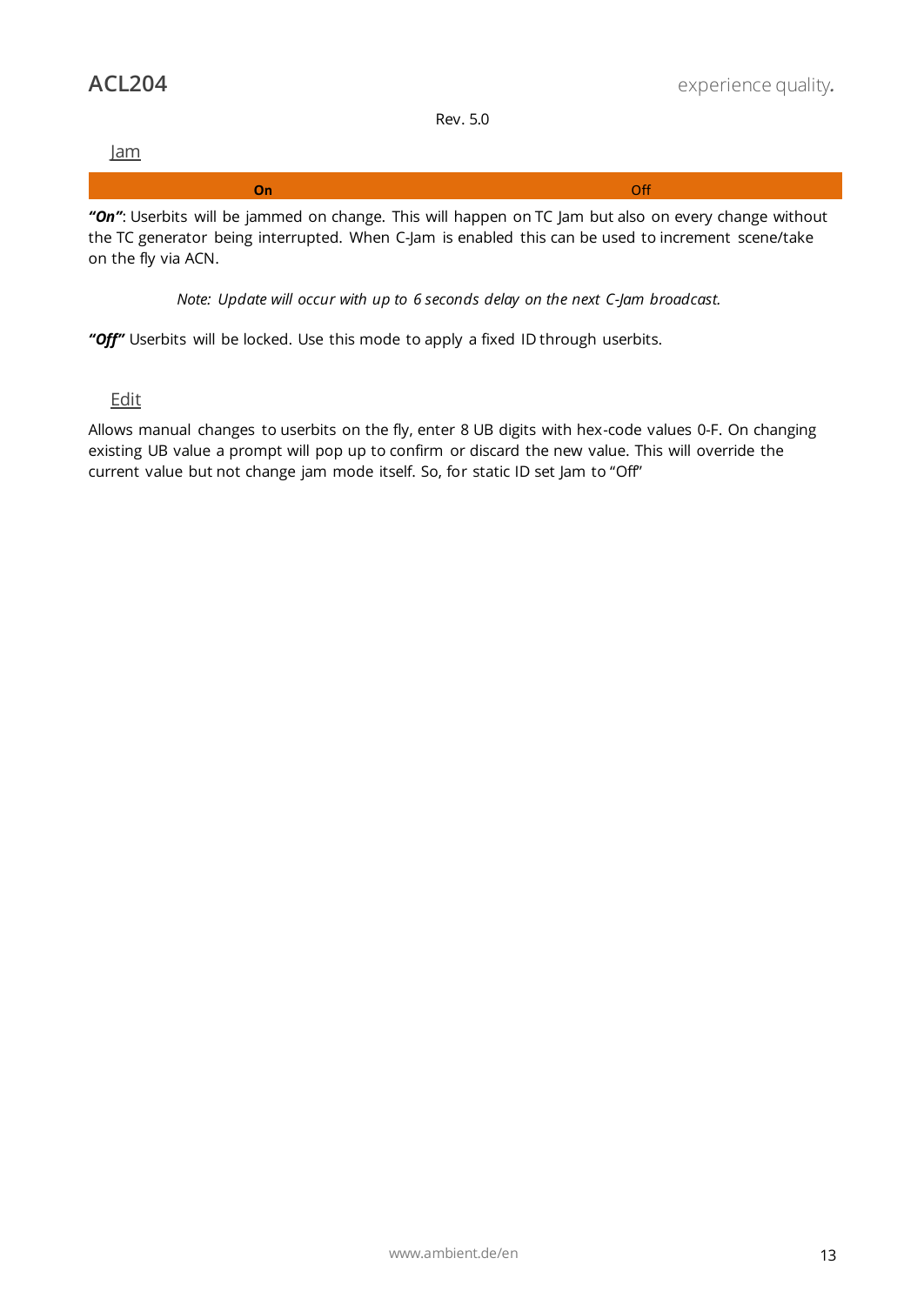

<span id="page-14-0"></span>

| $\sqrt{2}$ |             |           |                    | nf |
|------------|-------------|-----------|--------------------|----|
|            | Video $(1)$ | Audio (1) | PPF $(F 1 2)$<br>. |    |

<span id="page-14-1"></span>Sync Menu and output only available on ACL204 and ACN-TL (Extended mode).

Video

| 480i(E)/576i(E)/720P(E)/1080i/Psf/P | 23/24/25/29/30 (E)/50/59/60(E) | Single/Dual/3D(E) |
|-------------------------------------|--------------------------------|-------------------|
|-------------------------------------|--------------------------------|-------------------|

Available only on ACL 204. Selectable frame rates depend on selected video format. (E) only in Extended mode

Consecutive, interactive menu: "Genlock" video sync output on BNC. Select video line count first and then choose from matching framerates. In Extended mode you will then be able to select single or dual camera load (required for 3D rigs).

After setting video sync, the matching TC frame rate will automatically be applied and possibly override previous TC frame rate selections. On 29.97 0r 59.94 video rates you will have the selection between 29 non drop and drop TC.

> *Note: Genlock and TC output are hard locked against each other. If TC FPS has been set before entering the sync options, the first matching video frame rate will be preselected. However, there are multiple video formats applicable for each TC framerate but just one native TC frame rate to each video format. So, if you need genlock out, it is advised to simply select the correct format.*

<span id="page-14-2"></span>Audio

Wordclock/Black Audio (E)  $31968$  (E)/.../**48000**/.../192192 (E)

Only available on ACL204

In Standard mode the only available option 48.000KHz wordclock will be preselected for confirmation.

In Extended choose between *ȊWordclockȋ* (50% duty cycle clock at SR) or *ȊBlack Audioȋ* (AES3 carrier signal with no signal) and then pick sample rate from *32kHz* through *192kHz* incl. pull up/down rates.

<span id="page-14-3"></span>PPF

1/2/4x High/Low

**ACL204**

Only available in Extended mode

**P**ulse **P**er **F**rame) is used to steer industrial cameras. Rarely used, hence Extended. Pick between *1*, *2*, or 4 pulses per frame with rising ("High") or falling ("Low") slope at frame start.

*Off* 

If not required, disable sync output to reduce current draw and unleash all TC frame rates.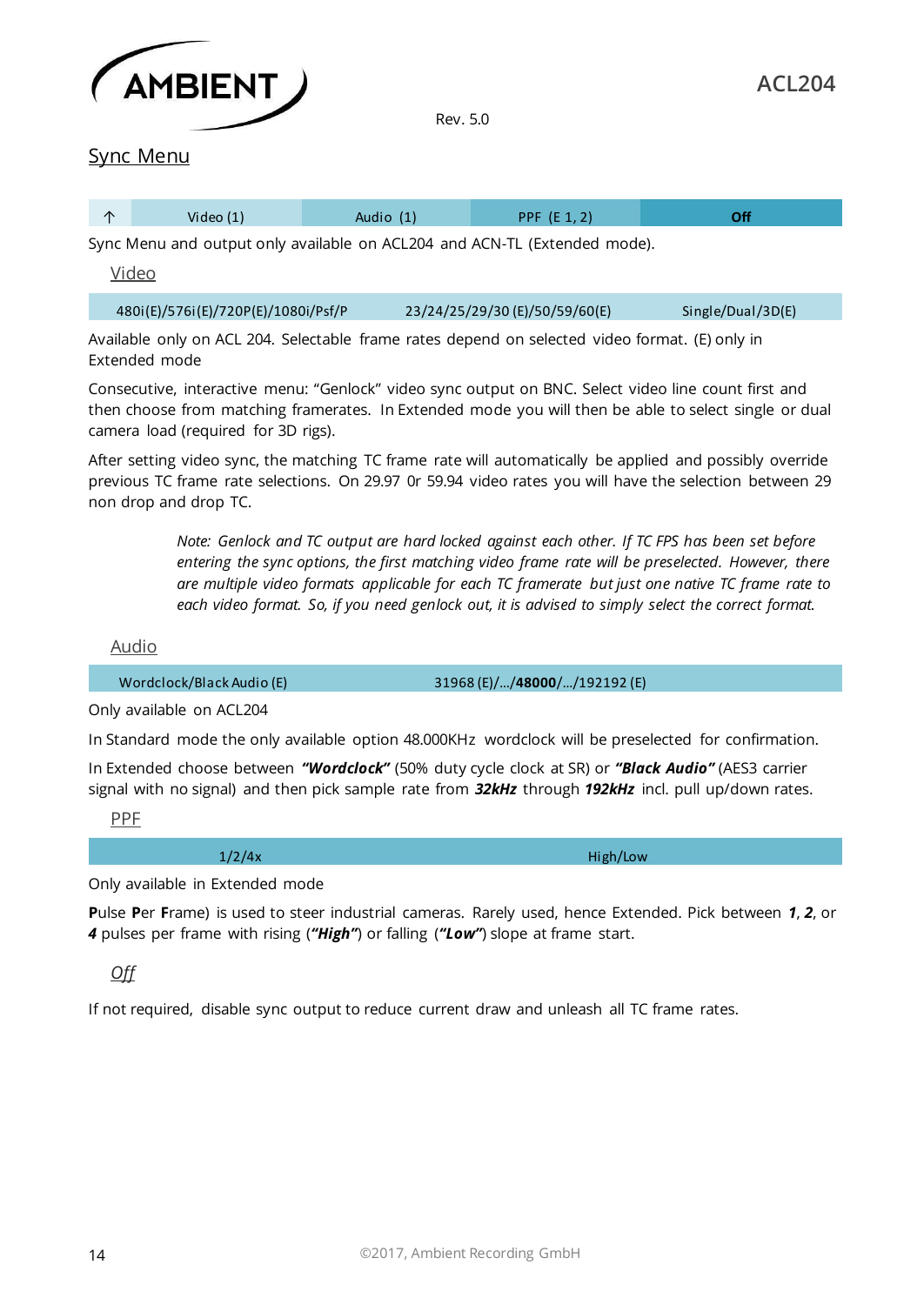## <span id="page-15-0"></span>Slate Menu

This menu is exclusive to the ACN-LS LockitSlate

<span id="page-15-1"></span>

| ∧              | Display                           | LEDs                              | Sensor                |
|----------------|-----------------------------------|-----------------------------------|-----------------------|
| <u>Display</u> |                                   |                                   |                       |
|                | Userbits: $0^*$ 20s $\rightarrow$ | Clapped TC: $010s20s \rightarrow$ | Running TC: 0*20s/inf |

Defines the slate displaying on clap. Successively apply 0 to 20 seconds for *Userbits*, *Clapped TC* and *Running generator TC*. Selecting a time will automatically move on to the next parameter and the selected value will display in the line above, led by the parameter indicator ("UB", "CT", "TC").

<span id="page-15-2"></span>LEDs

Flash LED: **Clap**/Clap+Seconds/Off

Configures the flash LEDs on front.

*ȊClapȋ* will light up the 2 bright LEDs only when the slate is operated, allowing for clear identification of the slated frame.

*ȊClap+Secondsȋ* also flashes LEDs on every second transition.

<span id="page-15-3"></span>*ȊOffȋ* defeats the flash LEDs.

Sensor



## Adjusts **Tilt** and **Brightness** sensors

**Tilt "On/Off"** enabling will revert the 7 digit display when the slate is operated upside down for special markers like end slate e.g.

Brightness, choose between "Man", "Low", "Medium" and "High".

*ȊManualȋ* lets you adjust the display brightness in 9 steps during operation by flicking the 3-function wheel. Looking from the back, flicking left will de- and moving right increase brightness.

*ȊLowȋ* enables the environment light sensor with a dim setting usefull for late night shoots. Still, when light falls on the slate it will increase brightness for better reading and dim down to not interfere with the shoot.

"Med" is automatic dimming with maximum medium brightness.

"High" is applicable for outdoor shoots in bright light but still with a concern about battery life.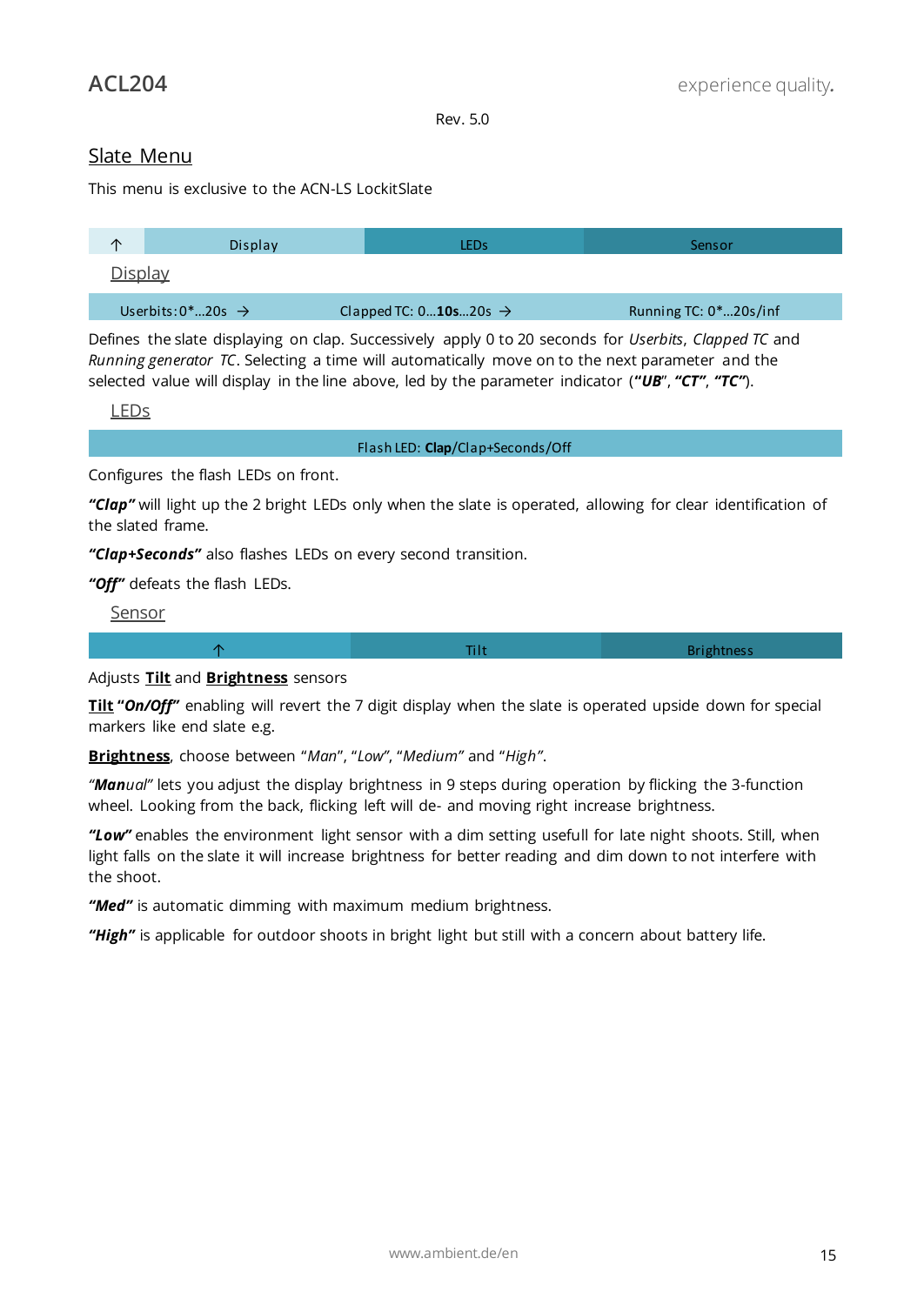

## <span id="page-16-0"></span>ACN Menu

| $\overline{\phantom{a}}$ | $\cdots$ |  |
|--------------------------|----------|--|
|                          |          |  |

Only visible in ACN enabled modes *ȊC-Jamȋ* and *ȊTRXȋ*. Ȋ*Slaveȋ*, Ȋ*Jamȋ*, and Ȋ*Masterȋ* options are only available in C-Jam mode

*ȊSlaveȋ*: receive mode. This is the default and on power cycling it will fall back to this. If the unit once had been jammed from a "Master" and initiated the dynamic C-Jam tune this will be indicated by "S" on the main screen lower right. If that master is lost but C-Jam tune is still in operation "S" will alter to "(S)". Keep this mode for all units but the dedicated C-Jam master.

*ȊJamȋ* fires off a One-Time-Jam burst, used best when only setting the free running TC generator is required. Quite similar to the classic jam using a cable, you will need to re-jam units after battery change or power cycle. As this is a singular operation the unit will fall back to the "Slave" mode in idle.

*ȊMasterȋ*: The unit will resend timecode pulses every couple of seconds. Ȋ*Slavesȋ* will automatically rejam their generator if not set and dynamically adjust their clock reference to best match the speed of the "Master". Thus, an accuracy window of 10us is achieved, reflecting synchronicity on video line level. After replacing the batteries on either slave it will automatically jam to the set TC.

> *Note: Sending out single or continuous jams requires the generator to be set. If not done so already you will be prompted to either accept the current TC (additionally to edit to preference for Master) before sending out the jam. Also, as just one unit is allowed as Master within ACN, enabling will be blocked with an according message if the unit receives broadcasts from another Master. Master is exclusive to C-Jam mode, selecting any other mode will immediately stop C-Jam broadcasts.*

#### <span id="page-16-1"></span>Ant

| Select C-Jam ACN/TRX channel: <b>18/11</b> | LNA: <b>Off</b> /On Ant: <b>Int</b> /Ext $\rightarrow$ | Power: $8$ dBm     |
|--------------------------------------------|--------------------------------------------------------|--------------------|
| $\rightarrow$                              | (E1, E2)                                               | (E, PIN protected) |

This menu is also available under Sys/Config.

Sequentially adjust the ACN RF settings. First, select the ACN channels for the current active mode. Frequencies refer to channels 11 through 26 of the IEEE 802.15.4 LR-WPAN standard (see Appendix for details). "C-Jam" and "TRX" can have different preference channels assigned and the selection will be persistent for each mode until a factory reset.

Afterwards enable the Low Noise Amplifier if required. This will improve the reception with a slight impact on battery life.

In "Extended" menu view on ACL204 and ACN-TL you can persistently select between internal and external antenna and lastly increase the radiated power. Since this may not be legal depending on your local regulations the last setting is PIN protected. Please consult your dealer if in doubt.

> *Note: Fitting an external antenna will give you the most noticeable range boost of all tweaks and comes at no cost of battery life. If you plan on using the ACN intensively, retrofitting an external SMA antenna to Lockit and TinyLockit is highly recommended. LockitSlate and MasterLockit come with external antenna and do not offer the option of an internal antenna.*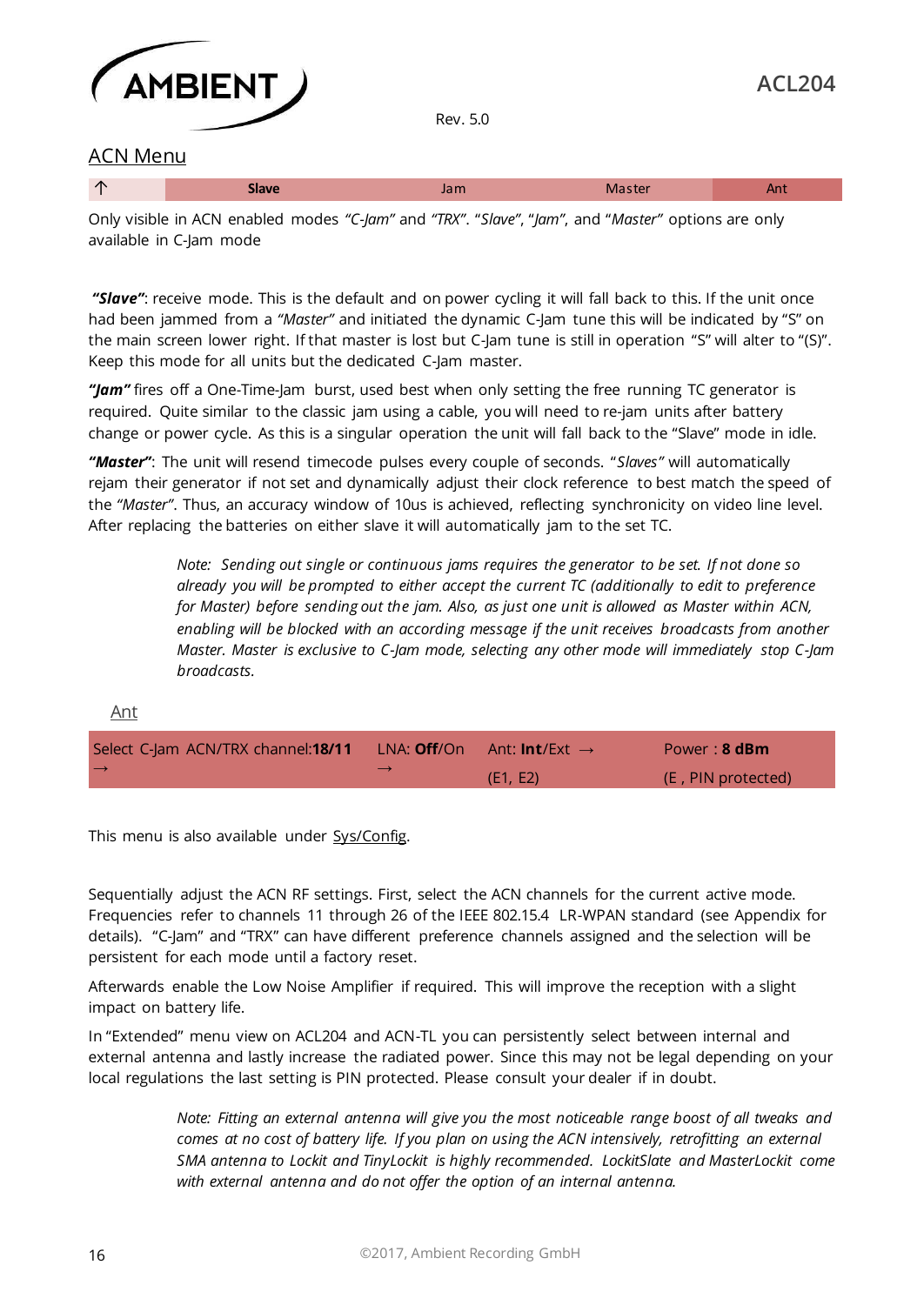## <span id="page-17-0"></span>SYS Menu

<span id="page-17-1"></span>

| ⌒                      | Menu | Config | <b>Reset</b> | Info |
|------------------------|------|--------|--------------|------|
| <u>Menu</u>            |      |        |              |      |
| Lock/Standard/Extended |      |        |              |      |

Defines the level depth and sophistication of available options.

*ȊLockȋ* prevents unwanted alterations to the settings. It is recommended to lock the unit after configuration. To unlock you will be prompted to hold the configuration wheel left for 3 seconds after which a unlock message will appear.

> *Note: Due to the power logic on ACN-TL, ACN-LS, and ACN-ML, this message will also pop up when shutting down these units with the required long press to the configuration wheel. It is however not necessary to unlock the menu to power down. Just keep the button pressed for 3 seconds and the unit will shut down as desired.*

*ȊStandardȋ* will only show valid settings that have proven practical for the majority of productions, so we highly recommend leaving it sitting here unless you run in apparent limitations to your required configuration.

*ȊExtendedȋ* gives you all available configuration options. This mode will unlock sync output for **3D** rigs, more uncommon video and TC rates of **30** and **60** fps, **PAL** and **NTSC SD** sync. Additional options include enhanced **Audio** and **PPF** sync options, apply an **Offset** to the TC output for compensation of frame processing delay.

<span id="page-17-3"></span><span id="page-17-2"></span>

| <u>Config</u>  |                                |                          |                         |       |
|----------------|--------------------------------|--------------------------|-------------------------|-------|
| Display        | Ant                            | USB (1, 3) / LemoACN (2) | Bat $(1, 2, 3)$         | IR(E) |
| <b>Display</b> |                                |                          |                         |       |
|                | Brightness: $1310 \rightarrow$ |                          | AutoOff:5sec30sec never |       |

Consecutively adjusts the OLED in brightness and timeout.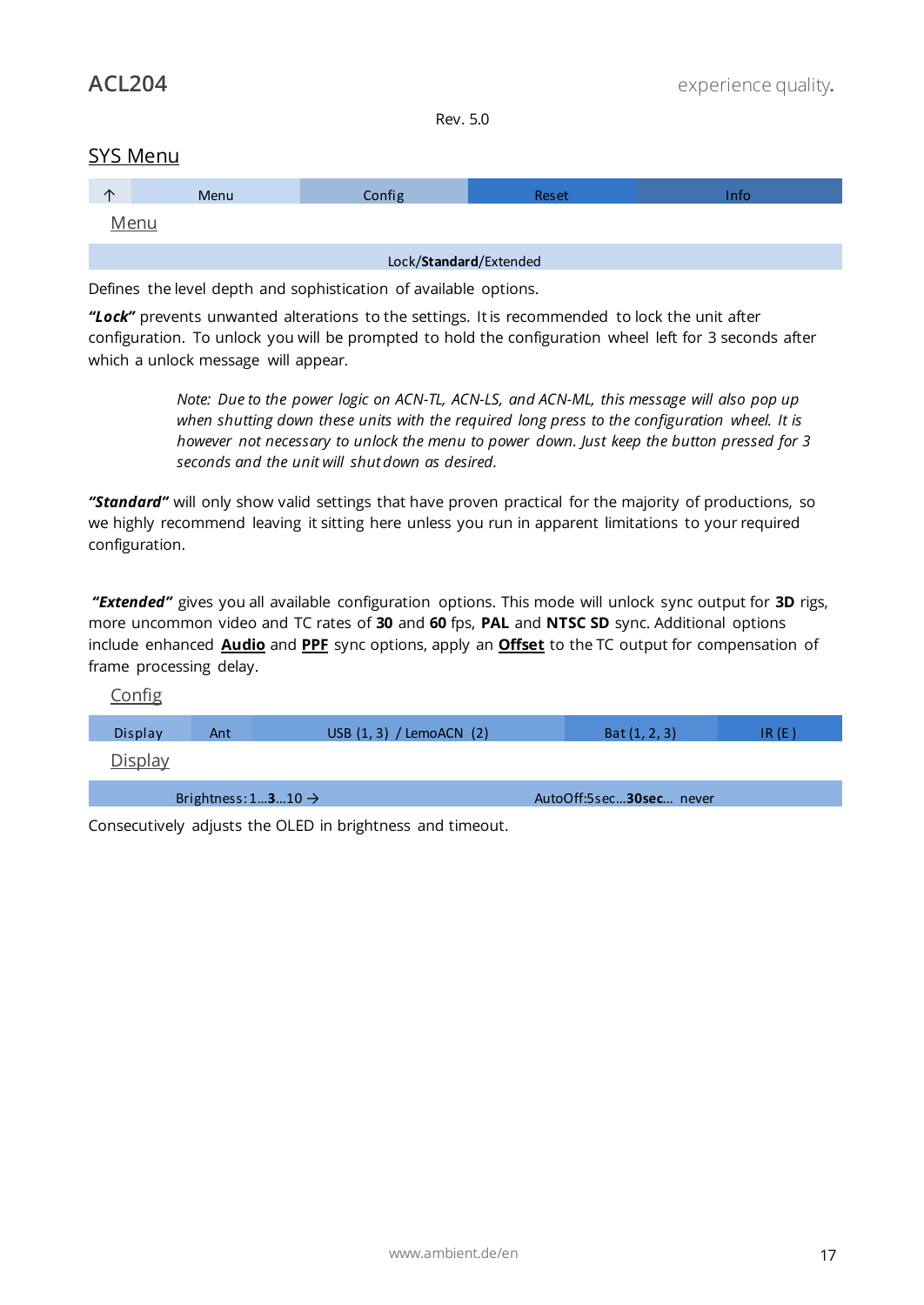

<span id="page-18-0"></span>Ant

| Select C-Jam ACN channel: 18 Select TRX ACN channel: 11 LNA: Off/On Ant: Int/Ext Power |  |                                           |
|----------------------------------------------------------------------------------------|--|-------------------------------------------|
| $\rightarrow$                                                                          |  | $(E1, E2) \rightarrow$ (E, PIN protected) |

The consecutive antenna sub menu is restricted to Extended menu and offers sequential tweaks to the ACN radio.

*ȊLNA: Off/Onȋ* enables/defeats the Low Noise Amplifier. This may improve receiving range on the sacrifice of battery life time, default is "Off".

*ȊSelect ACN Antenna: Int/Extȋ* this option switches between built-in and the optional available SMA antenna for increased range (available on Tiny Lockit and Lockit ACL204 in Extended menu only, ACN-LS and Master Lockit do not have internal antenna).

> *Note: To accommodate for retrofitting of external antenna this choice will be permanently stored and be maintained through a factory default restore. Only enable with genuine manufacturer part firmly attached to unit.*

*ȊSelect ACN tx power: 8dBmȋ* restricted to Extended mode and additionally PIN protected. As per default the ACN is set to the globally maximum allowed ERP level for LR-WPAN of +8dBm. Consult your supplier only if your application legitimizes higher settings up to 18dBm. Increasing output power will strongly affect battery life time, so even if applicable use with good consideration.

<span id="page-18-1"></span>USB / LemoACN

MTC **COM** 

Not available on ACN-ML Master Lockit

Sets the data port mode this is a dedicated USB port on ACL204 and ACN-LS (hence labelled "USB") and available on pins 3 & 4 on the Lemo "ACN" connector on ACN-TL, see pin out appendix for reference. ACN-ML Master Lockit has no USB option for ACN and does not show this menu.

*ȊMTCȋ* puts USB into MIDI mode. Connected to a computer the device will be mounted as a standard USB audio/MIDI device and recognized by supporting software. No drivers or configuration required on both, PC or MAC.

*ȊCOMȋ* sets the data port to USB serial. This is usually only necessary for updating.

*Note: Although the setting is mode dependent and default to ȊCOMȋ on ȊC-Jamȋ and Ȋint TCȋ for easy firmware update, you can enable ȊMTCȋ in this mode to make the device a MIDI TC generator. If you only want to convert LTC to MTC and vice versa, simply select ȊTRXȋ or ȊExt TCȋ as mode without alterations here.*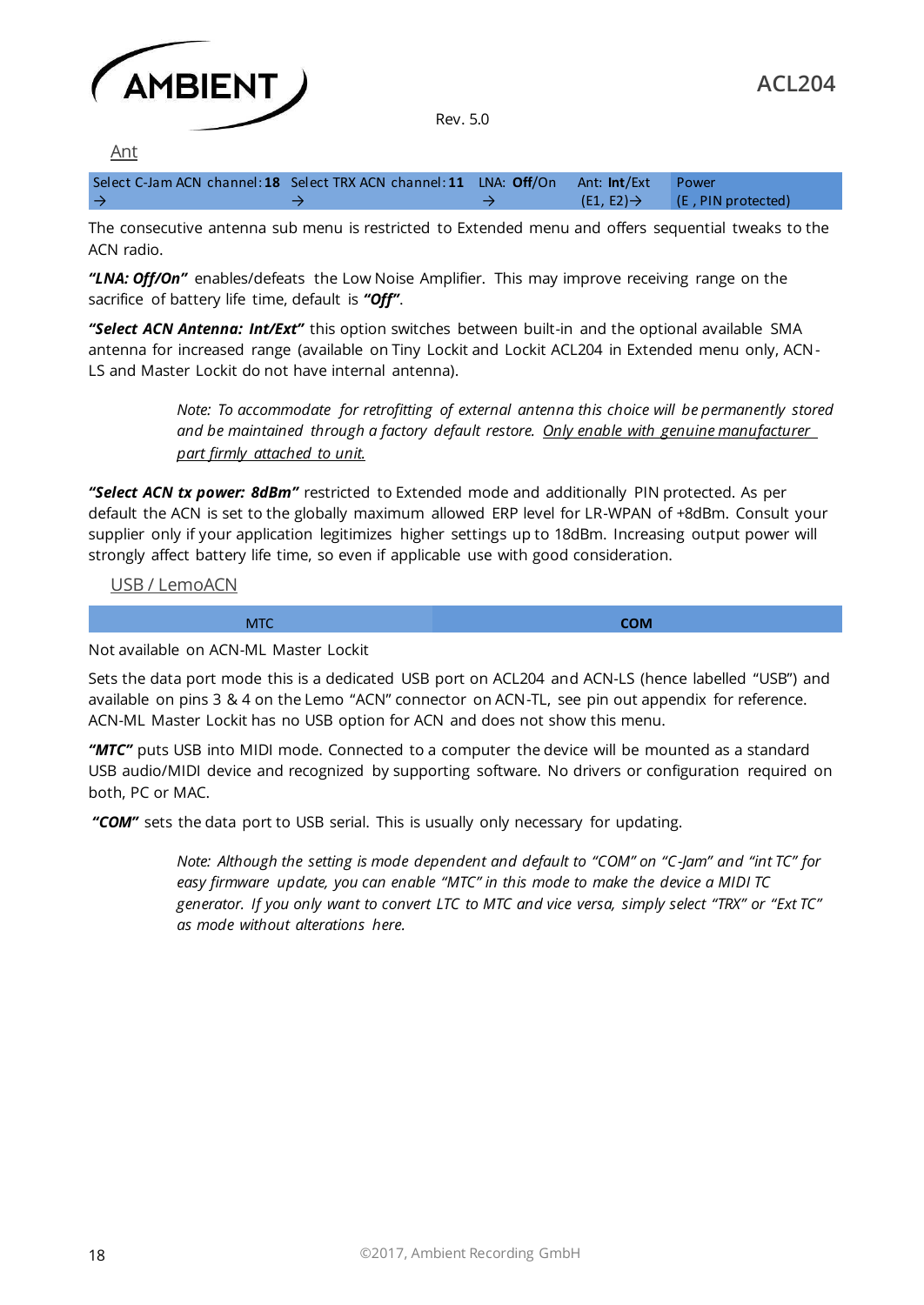<span id="page-19-0"></span>Bat

|  | . |
|--|---|
|  |   |

#### Not available on ACN-ML MasterLockit

This menu lets you tweak the battery telemetry read out to the cell type in use. Pick from Lithium, Alkaline primary cells, and NiMH rechargeables. Readout follows typical discharge curve and accuracy may vary over different manufacturers and battery types, so take with grain of salt.

<span id="page-19-1"></span>IR

| Enables the infrared port above the OLED. Only useful in combination with ACC501 controller |
|---------------------------------------------------------------------------------------------|

Enables the infrared port above the OLED. Only useful in combination with ACC501 controller. However, leaving the IR port open increases interference sensitivity and compromise reliability of the unit in normal operation, so it is off by default and can only be enabled through "Extended" mode.

<span id="page-19-2"></span>Reset

Factory Defaults: Yes No\*

<span id="page-19-3"></span>Resets the devices to factory defaults as marked bold in this description

Info

| DEV info | Debug1 | Debug2 | Screen test |
|----------|--------|--------|-------------|
|          |        |        |             |

<span id="page-19-4"></span>First screen will show critical device information for serial number, firmware and FPGA software revision, and MAC address, followed by 3 debug screens for developer use only.

## **7. LED Blink Codes**

## Code Legend

- flash (generator sync)
- ●● double flash (low batt warning every 2 seconds)
- ● double blink (active ACN transmission)
- blink (generator free lock)
- long blink (ACN reception)

Red: Generator Not Set, no ext TC present Green: Generator Set, running ext/ACN TC detected Red & green simultaneously: standing ext/ACN TC detected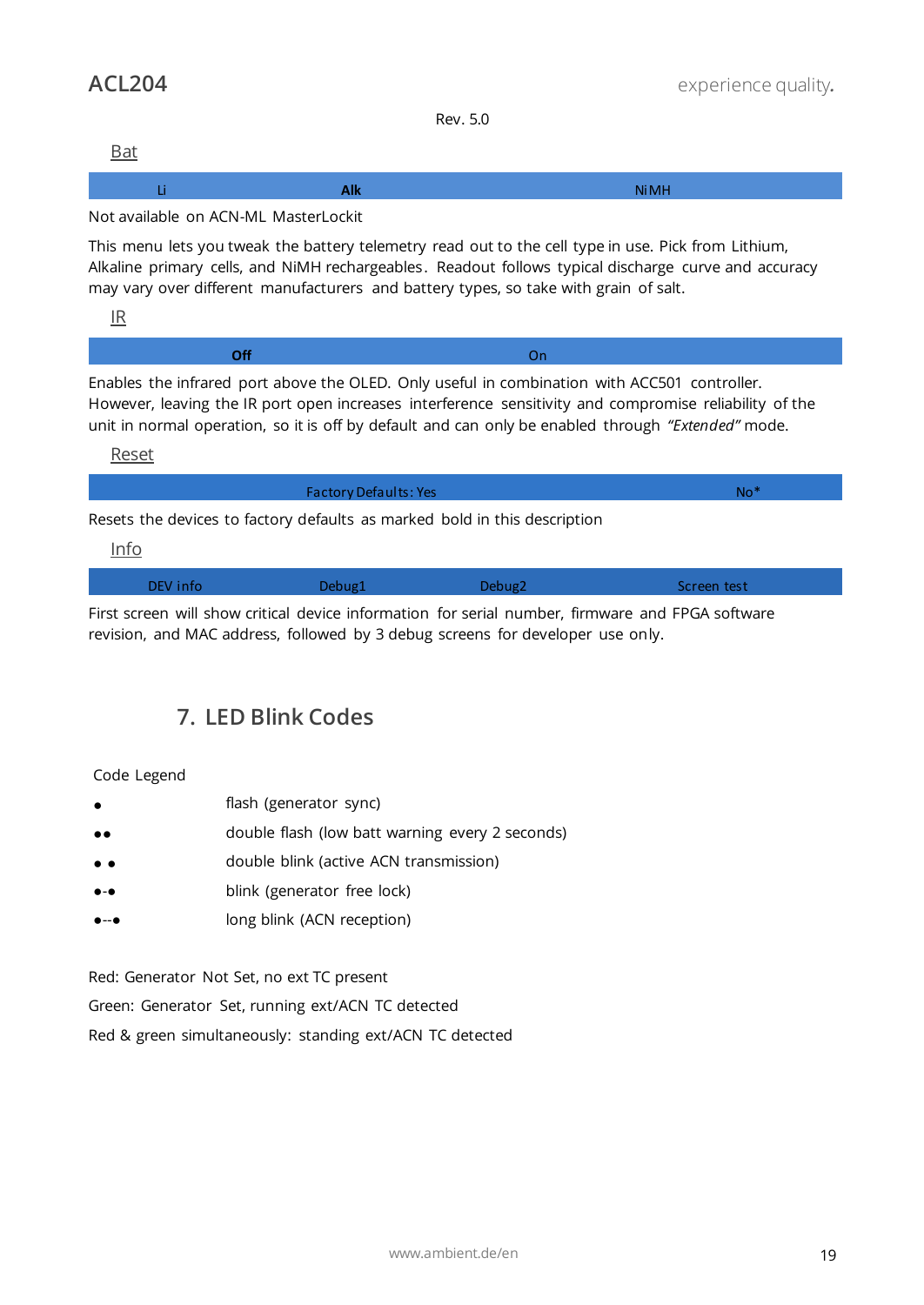

| Mode/Seconds                                                     |      | 2         |
|------------------------------------------------------------------|------|-----------|
|                                                                  |      |           |
| IntTC/C-Jam                                                      |      |           |
| Gen Not Set Mute                                                 |      |           |
| Gen Not Set Mute, lo Bat                                         |      | $\bullet$ |
| Generator Not Set                                                |      |           |
| Generator Not Set, IoBat                                         |      | <b></b>   |
| Generator Set                                                    |      |           |
| Generator Set, loBat                                             |      |           |
| Additionally active C-Jam shows the following codes every 6 sec: |      |           |
| C-Jam Master                                                     |      |           |
| C-Jam Slave, Master present                                      | ه  ه |           |
| C-Jam Slave, Master lost                                         |      |           |

| <b>TRX</b>                 |       |              |
|----------------------------|-------|--------------|
| no TC                      |       | 6 - <b>6</b> |
| no TC, loBat               |       |              |
| TX (ext. LTC/MTC detected) |       |              |
| TC running                 |       | ●            |
| TC running, lo Bat         |       |              |
| TC standing                |       |              |
|                            |       |              |
| TC standing, loBat         |       |              |
|                            |       |              |
| RX (TC over ACN detected)  |       |              |
| TC running                 | 0 - Q |              |
| TC running, loBat          | D – O | . .          |
| TC standing                | D – 6 |              |
|                            |       |              |
| TC standing, loBat         |       |              |
|                            |       |              |

| Reader (Ext TC)             |                       |                       |
|-----------------------------|-----------------------|-----------------------|
| no TC                       | $\bullet$ - $\bullet$ | $\bullet$ - $\bullet$ |
| no TC, loBat                | $\bullet$ - $\bullet$ |                       |
| TC running                  |                       |                       |
| TC running, loBat           |                       |                       |
| TC standing (Ext TC)        |                       |                       |
|                             | $\bullet$ - $\bullet$ | $\bullet$ - $\bullet$ |
| TC standing Lo Bat (Ext TC) |                       |                       |
|                             |                       |                       |
|                             |                       |                       |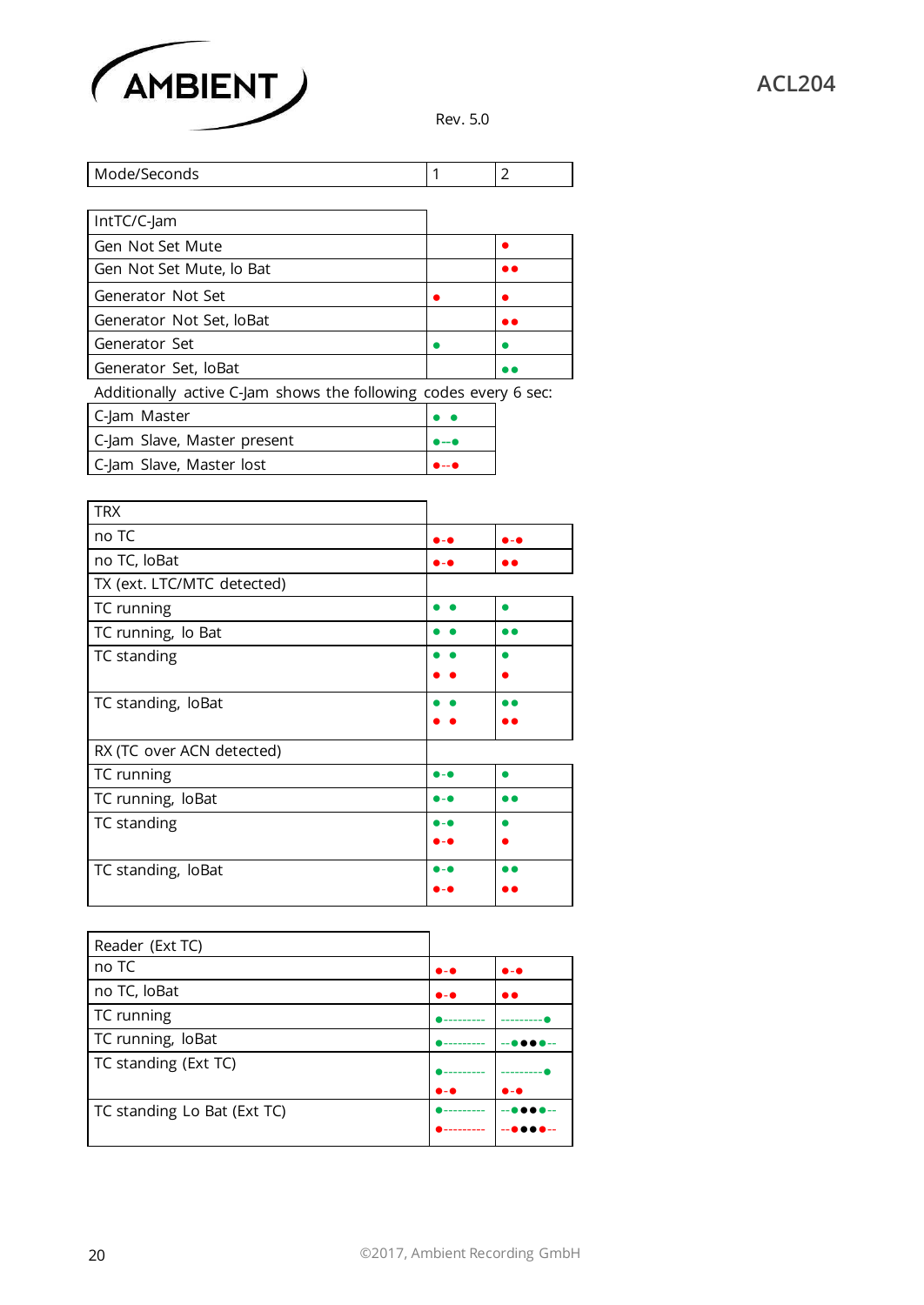## **8. Firmware Update**

<span id="page-21-0"></span>To Update your Lockit devices ACL 204, ACN-TL, and ACN-LS download the Lockit Firmware Updater from

## <http://ambient.de/en/downloads/>

Unzip or install the version suited for your platform, PC or MAC. Power on your Lockit, go to Sys/Config/USB or LemoACN menu and select "COM" mode. Connect Lockit or slate via mini USB cable, Tiny Lockit requires ACN-USB cable. Start the tool and watch the connected unit is listed correctly on the upper right corner. Below you will see the available firmware options.

On clicking "Update" the unit will upload and restart the unit with red and green LEDs flashing alternating while the progress bar fills up until it reaches 100% after which the unit will reboot with new firmware and a success message will appear in the status window. This completes the Firmware update and you can disconnect your unit. Possible major changes under the hood always require a factory restore after updating the firmware.

| EN <sub>1</sub>                                            | 画<br>$\mathbf{x}$<br>Ambient Firmware Updater |
|------------------------------------------------------------|-----------------------------------------------|
| Included Firmware<br><b>ACL204</b><br>4.0<br>ACN-TL<br>4.0 | Connected Device:<br>ACL204                   |
| ACN-LS<br>$-4.0$<br>Update                                 | 51%                                           |
| writing main firmware                                      |                                               |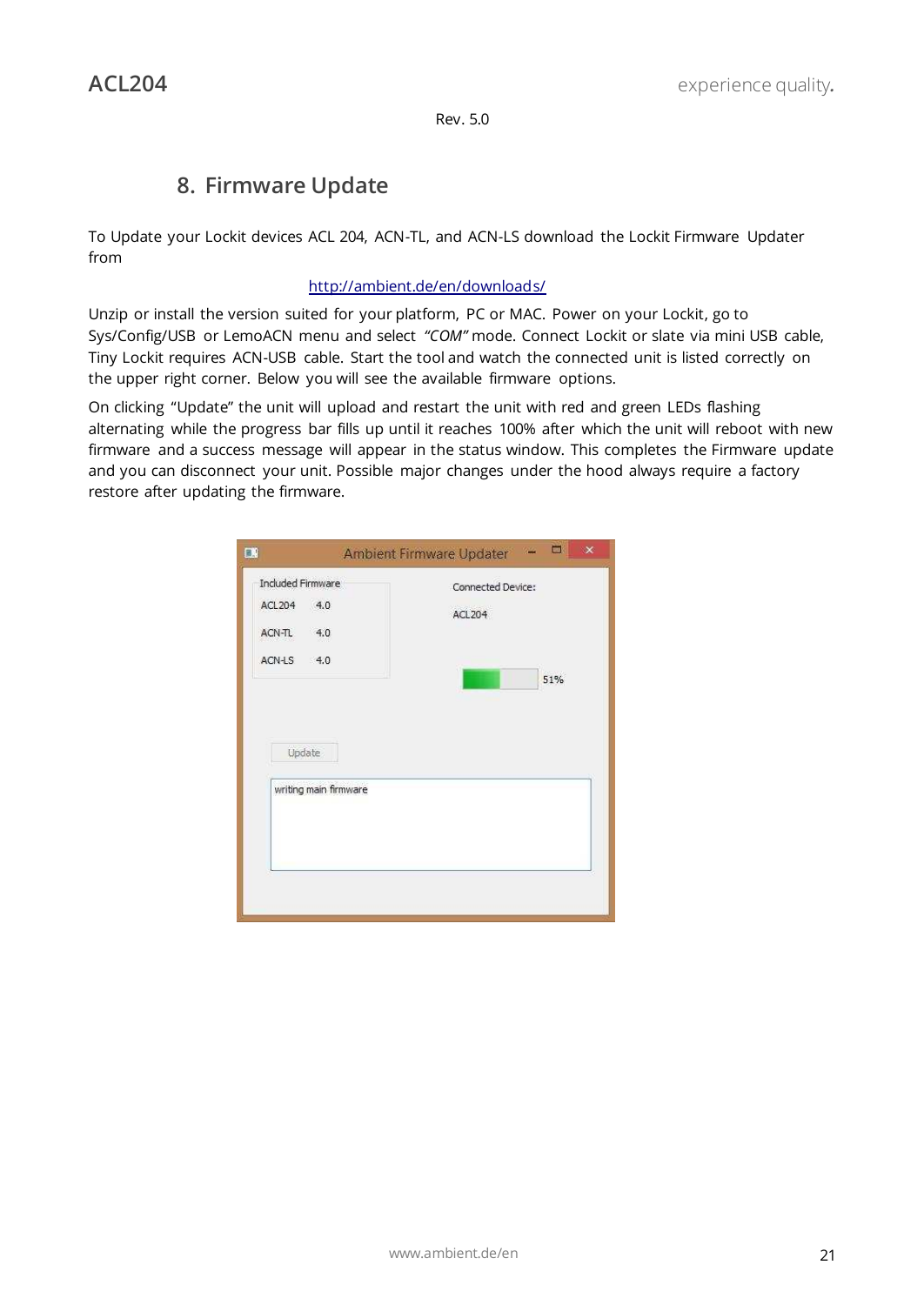

## **9. Application Notes**

## <span id="page-22-0"></span>**Basics of TC, Sync, ACN and their use cases**

Please also watch our video tutorials online: www.ambient.de/en/university

and join the Lockit Timecode User Group:<https://www.facebook.com/groups/lockitusersgroup/>

#### **Timecode & Sync**

One of the most common misconceptions is that timecode *is* sync and this is simply not true. It is just one of 2 but both still essential components of synchronization.

ȊSynchronousȋ means same time. Now, while timecode is a required information to *jam sync* several units together and hence *make* them synchronous, it will not take care to *keep* them synchronous over a longer time as it will not synchronize the internal clocks. This is usually done via a blank SD or HD video signal, commonly referenced to as genlock. This is why (except for the ARRI Alexa) cameras do have dedicated inputs for timecode *and* sync and to achieve proper sync setup one should connect both signals. The ACL 204 Lockit provides both and contrary to other existing solutions timecode and sync are always hard locked against each other making it an integral part of the camera.

#### **Choosing the correct video sync format and TC frame rate**

Camera market is moving fast and the latest technology of today may be obsolete by tomorrow. Also, manufacturers frequently update the firmware on their products, so it is nearly impossible to give a comprehensive and bullet prove advice which setting is 100% correct for a specific production.

**As a rule of thumb, it's always useful to refer to the project frame base.** Terms like system rate may also apply. This is not only the frame rate the camera is internally working at but also post production and editing will be performed at. It is important that this project rate should not be confused with the sensor speed/frame rate. Also, e.g. in case of Panasonic, the camera may run at 29.97 system frame rate but still record 23.976 – again, it is the system rate that matters and video sync and TC should be set accordingly.

**TC should always follow the video frame rate.** There are very few cases that you really would need to cross sync a video to a differing TC rate (e.g. apply 30 or 25 fps TC to 24fps video sync).

What lead to some confusion is the fact, that there are no TC framerates higher than 30 fps. This lies in the specification by the SMPTE. As a result when shooting with "double rates" such as 1080i or P at 48, 50 or 59.94 the correct timecode frame rate will be the according single rate of 24, 25, or 29.97(DF).

To simplify the complex setup the Lockit will preselect the first logical corresponding setting when making adjustments to either TC or video sync. As one particular video format has exactly one matching timecode frame rate, but a TC rate may work with multiple video formats it is recommended to first set the video sync. The correct TC value will automatically be enabled and presented for confirmation. The only choice you will have in Standard mode is to pick from Non Drop vs. Drop (DF) when shooting with a TC rate of 29.97.

## *Note: Do NEVER mix and match DROP with NON DROP or NTSC area with PAL area rates!*

To even further ease the setup process we have condensed the following guideline for the most common camera types. Again, this list does not result in claim or liability to be complete or generality, so if in doubt, please always refer to the specific camera's manual. If you find inconsistencies or can provide additional information, we would welcome your input to further improve this list.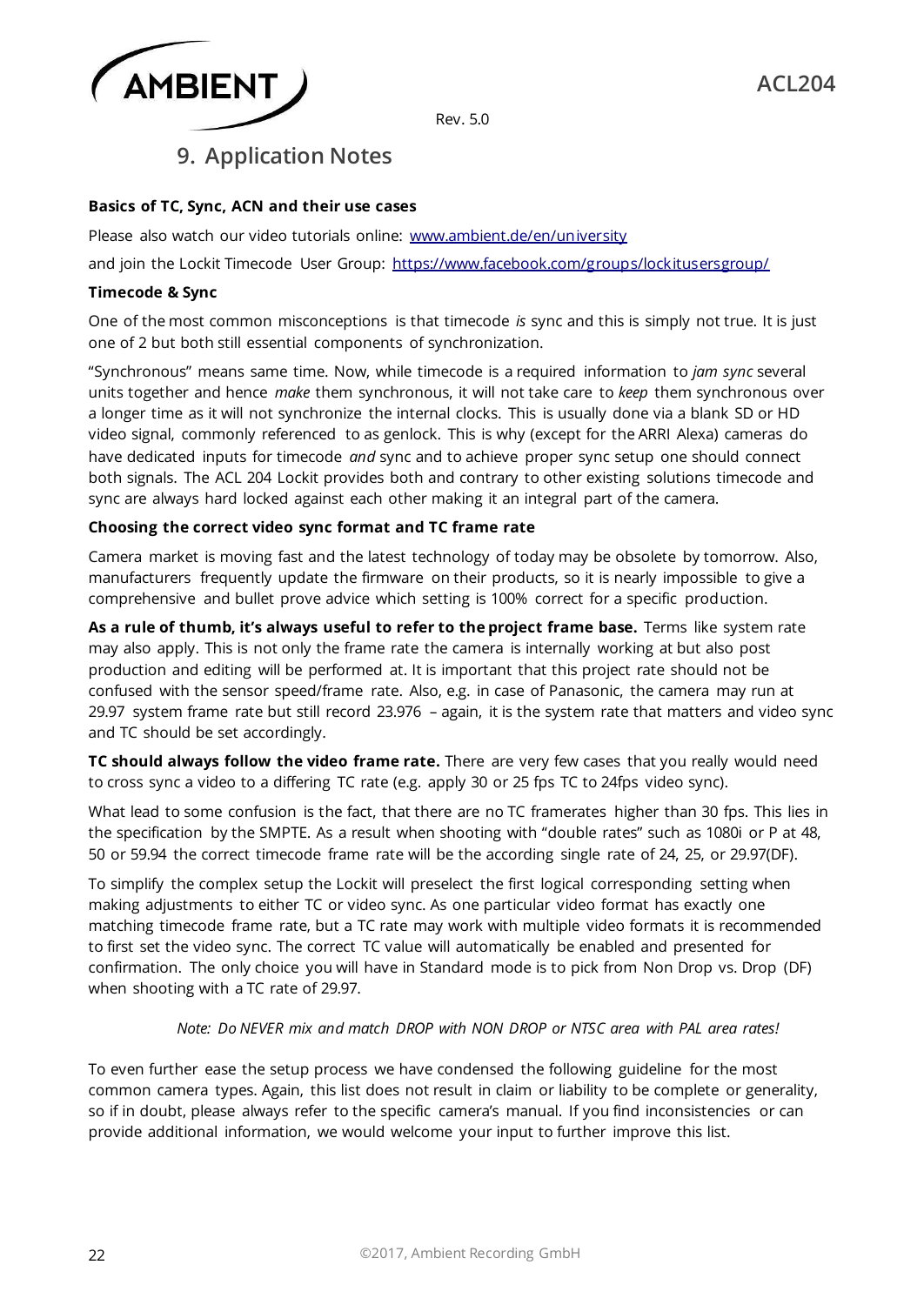**ARRI Alexa:** being the one and only camera on the market that can actually sync its internal clock to TC, it doesn't have or require options for external sync. To *sync* it, set TC to "external regenerate", attach TC with project frame rate and leave it permanently attached.

**ARRI Amira:** use project video format.

**Canon:** the manuals for EOS cinematic cameras are unfortunately quite sparse about external sync, but *ȊWhen a reference sync signal (analog blackburst or tri-level signal) is input through the GENLOCK terminal, the phases of the camera's V and H sync will automatically be synchronized to it.<sup>"</sup> hint that using the exact* project settings should work. Also, it seems 1080p sync is accepted for shooting in 720p. XF legacy cameras or mode will require 59.97i/60i when shooting at 23.98/24.

**Panasonic:** 1080i @ double or single project (system) frame base for 1080P & PsF, follow project (system) format for 720P or SD.

**RED One:** set the sync format according to the project frame rate

**RED DSMC:** always 1080P @ project frame base (23.976/24 on HFR rates), set HDSDI out to auto except when shooting 47.5/48 HFR select 23.976/24.

**Sony:** 1080i or PsF @ project frame base, as 1080i double completely corresponds to 1080PsF single rates you may stick with either (e.g. 1080i 50 for 25 or 50fps, 1080i 29.97 for 29.97 and 59.94 fps).

*Note: Sony won't operate at 24 but 23.98, so always use 1080i 47.95 on cinematic productions.* 

**Panasonic:** 1080i or PsF @ project (system) frame base for 1080P & PsF, follow video format for 720P or SD.

#### **ACN**

ACN is a proprietary wireless protocol, specifically engineered for highest reliability, data integrity, and range. It operates on 2.4GHz using channels 11-26 of the IEEE 802.15.4 LR-WPAN standard.

Aside time code and sync, ACN is the key feature of the current Ambient Lockit range. Building up on the unrivalled tunable oscillator it can be used to enhance the accuracy from better than frame accurate down to video line level grade.

All that is needed is an arbitrary number of Lockit devices set to C-Jam mode and one of them configured to be the C-Jam master. The C-Jam master will then send out broadcast pulses which the slaves will respond to and in case they detect a discrepancy automatically correct their pace. This will, however, in no way sacrifice the unparalleled, self-contained accuracy. In case the radio cuts out, all units will continue to operate as used to.

*Note: Only ONE C-Jam master is allowed! Make sure no other unit is set to send sync broadcasts.* 

Also the ACN can be used to set up a metadata network on the set to collect, con- and distribute metadata between different units and departments. At the core will be one Master Lockit which is acting as server and can be used to monitor and control all other ACN enabled devices remotely via a web interface that is accessible from any modern unit with internet browser.

A second mode, TRX, will allow the units to operate as an enhanced TC radio link. Again, this is not your ordinary timecode over wireless but instead the transmitter will jam a free running generator in the receiver(s) to incoming TC with auto frame setting and then send information whether the source is running, stopping with standing TC or has stopped altogether. The receiving unit will then duplicate the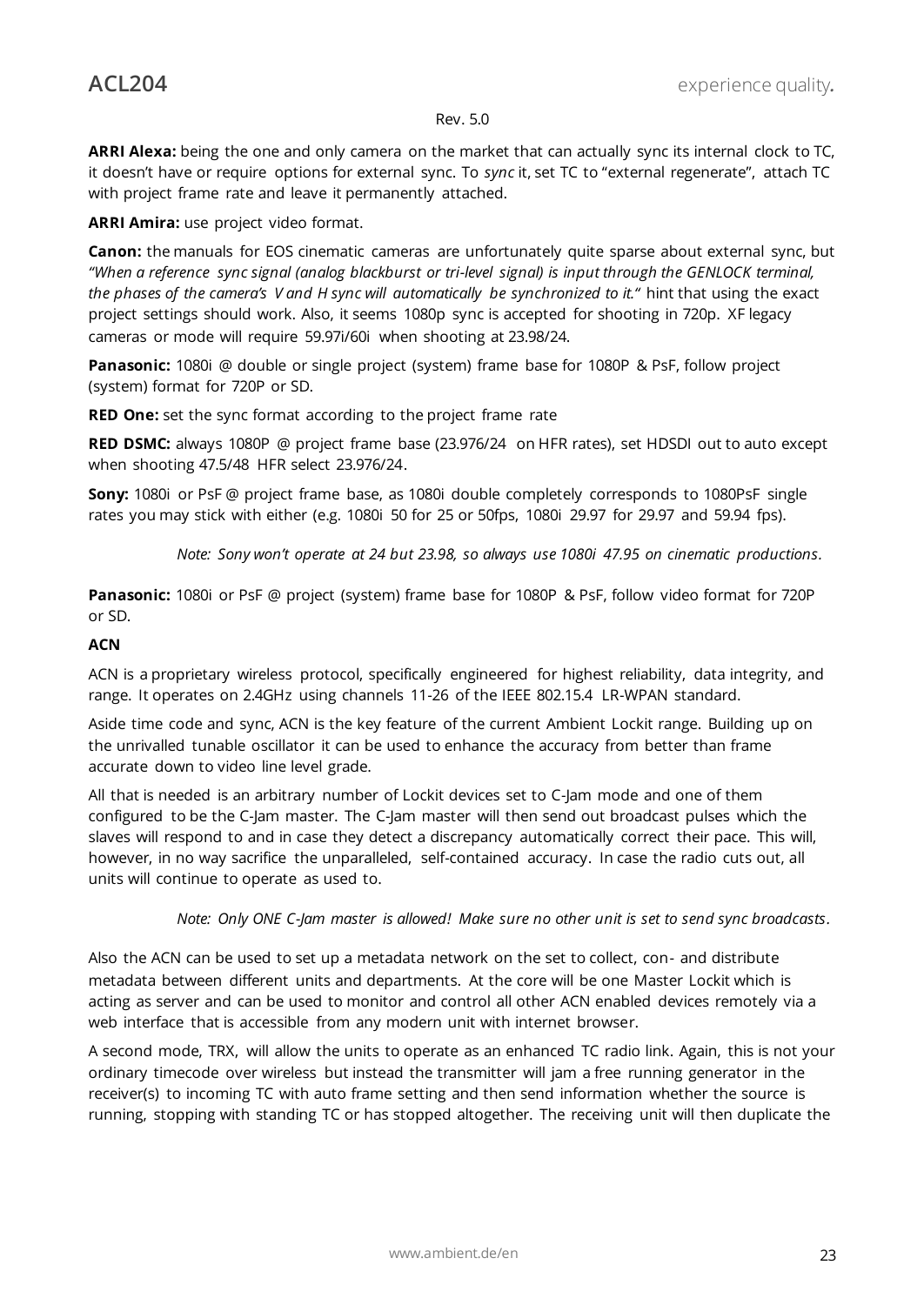

TC source's status as it would directly be connected without danger of drop outs compromising the desired functionality.

On top, this not only works with "classic" SMPTE TC but also MIDI timecode (MTC) with the Lockit device connected to MAC or PC via USB acting as a USB MIDI interface.

<span id="page-24-0"></span>As all current products including the Lockit Slate come equipped with ACN transceiver any device can serve as transmitter or receiver. This dramatically cuts down costs for additional equipment at a maximum of flexibility.

## **10. Physical Specifications**

Dimensions: (L / W / H): 91 x 64.5 x 33 mm (overall length with WiFi and SMA antenna detached: 102.5mm)

<span id="page-24-1"></span>Weight: 275g

## **11. ACN Radio**

Specification including channel assignment follows IEEE 802.15.4 LR-WPAN Standard on 2.4GHz band. Equivalent ARRI remote focus equivalents listed to help avoiding interferences.

| <b>ACN</b> |                        | <b>ARRI EMIP WRS</b> |
|------------|------------------------|----------------------|
| Channel    | Center Frequency [MHz] | Channel              |
| 11         | 2405                   |                      |
| 12         | 2410                   | 0                    |
| 13         | 2415                   | $\mathbf{1}$         |
| 14         | 2420                   |                      |
| 15         | 2425                   |                      |
| 16         | 2430                   | $\overline{2}$       |
| 17         | 2435                   | 3                    |
| 18         | 2440                   |                      |
| 19         | 2445                   |                      |
| 20         | 2450                   | $\overline{4}$       |
| 21         | 2455                   | 5                    |
| 22         | 2460                   |                      |
| 23         | 2465                   |                      |
| 24         | 2470                   | 6                    |
| 25         | 2475                   | $\overline{7}$       |
| 26         | 2480                   |                      |

Antenna socket SMA-F, leave supplied antenna attached. In case of lost only substitute with original genuine manufacturer replacements parts ANT-2.4-SMA-M (straight) and ANT-2.4-SMA-M90 (angled).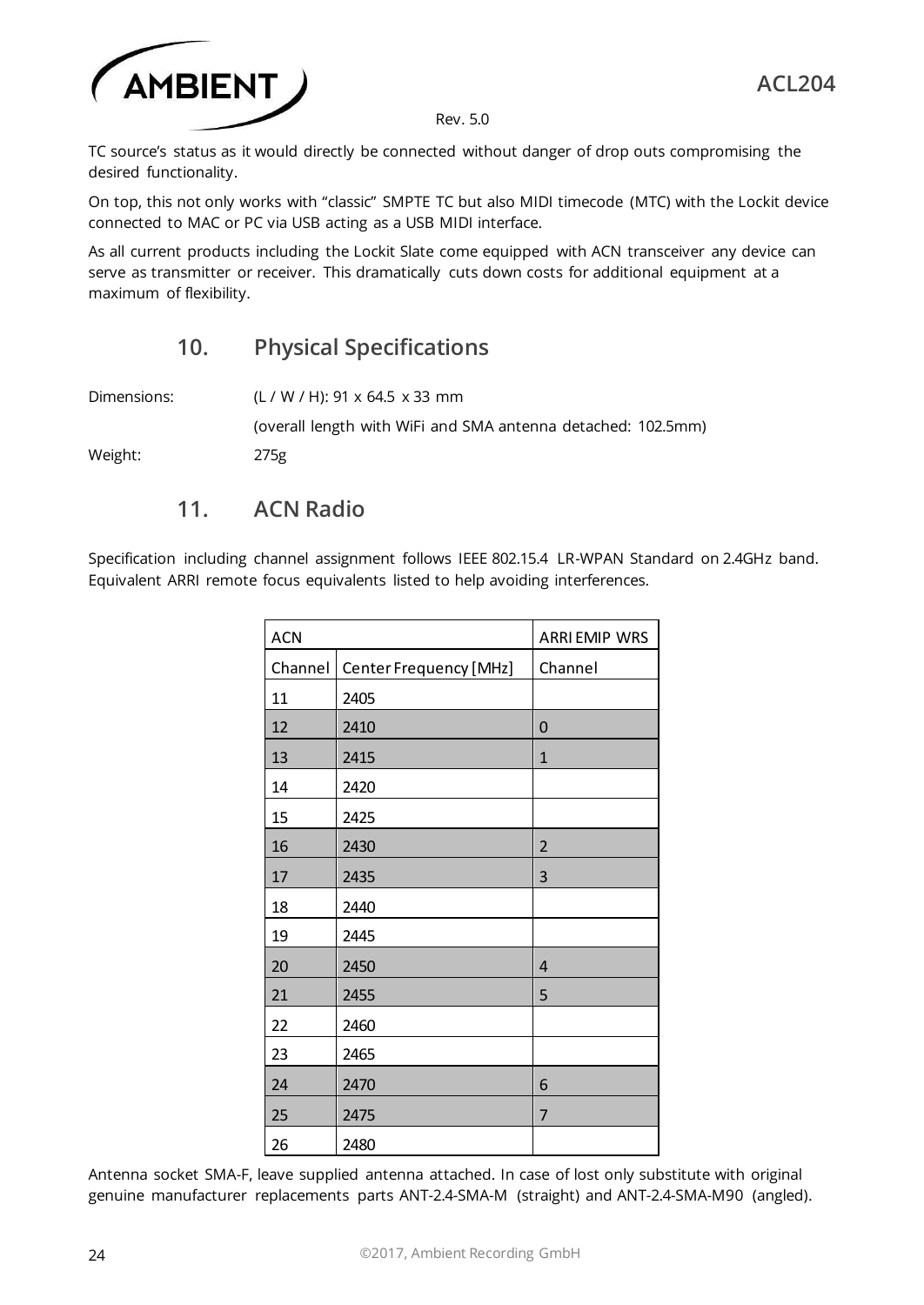## <span id="page-25-0"></span>**12. Accessories, Cables, and Spares**

#### <span id="page-25-1"></span>ACM-204

Ambient Lockit Mount is a quick release mount with a fixable 3/8" male thread.

## <span id="page-25-2"></span>ACM-TL

Quick release mount with a fixable 3/8" male thread for older Lockits and/or other Ambient Lockit units.

<span id="page-25-3"></span>ACM-FS

Adapter 3/8ȋ to cold shoe



## <span id="page-25-4"></span>TC-SYNC/EPIC

Lockit TC & Sync output split cable, for RED Epic/Scarlet Lemo 0B 5-pin/BNC 90° to Lemo 00 4-pin, 40 cm

## <span id="page-25-5"></span>RCP-I/O

Meta data interface cable for RED cameras 5-pin Lemo to 4-pin Lemo, 40 cm

## <span id="page-25-6"></span>LEP

External Lockit power cable 4-pin Hirose plug to 5-pin Lemo, 50 cm

## <span id="page-25-7"></span>LEP/ALEXA

Lockit extern power cable for Alexa 12 V output 2-pin Lemo plug to 5 pin Lemo, 50 cm

## <span id="page-25-8"></span>LEP/PC

Lockit extern power cable D-Tap to 5-pin Lemo, 50 cm

## <span id="page-25-9"></span>ACL-T

Pouch for Ambient Lockits, old designs (ACL202 & ACL203). Pleather with polythene foil window